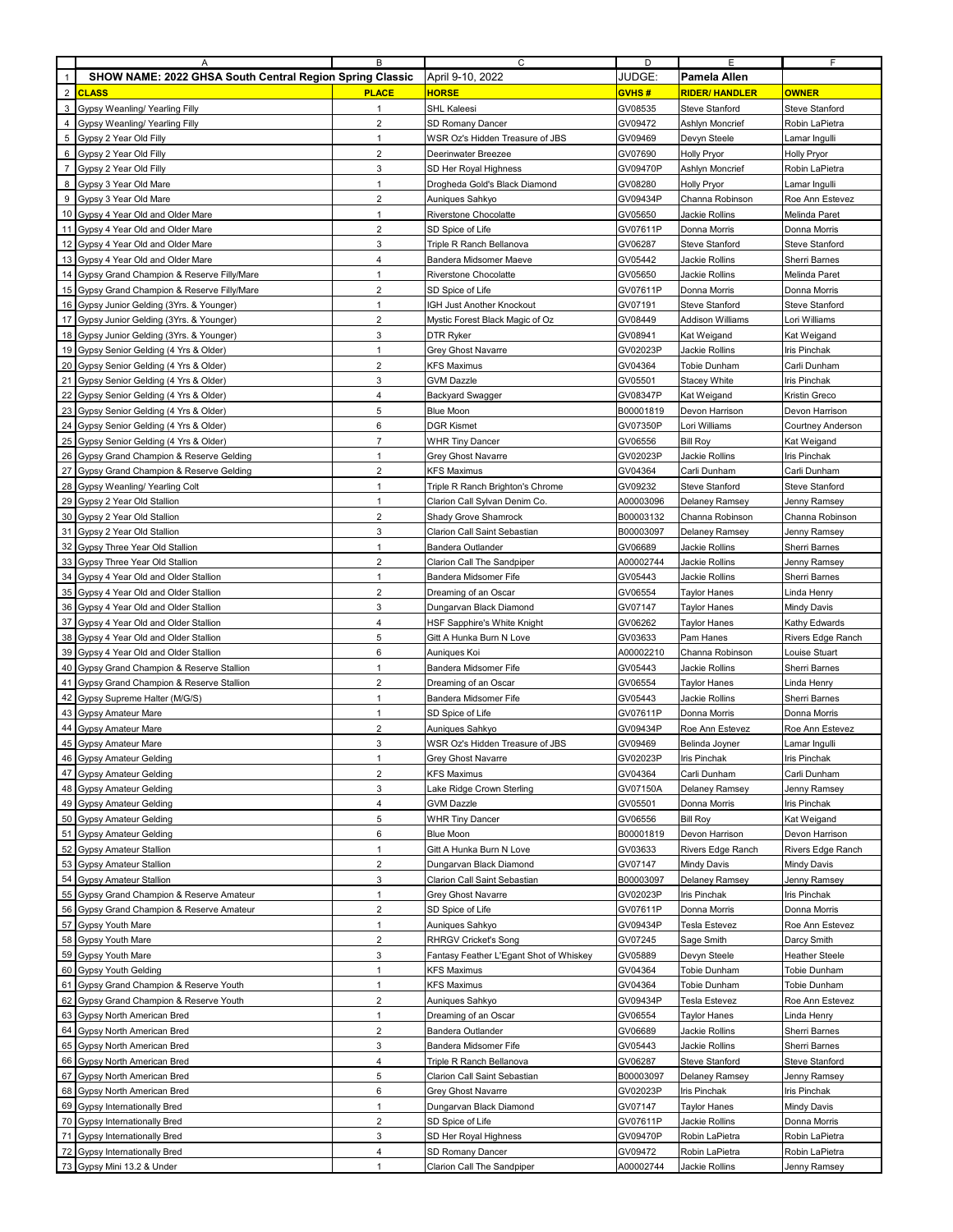|     | A                                                                                | в                              | С                                                                      | D                  | E                          | F.                            |
|-----|----------------------------------------------------------------------------------|--------------------------------|------------------------------------------------------------------------|--------------------|----------------------------|-------------------------------|
| 74  | Gypsy Mini 13.2 & Under                                                          | $\overline{2}$                 | Clarion Call Saint Sebastian                                           | B00003097          | Jackie Rollins             | Jenny Ramsey                  |
| 75  | <b>Gypsy Color Patterned</b>                                                     | $\mathbf{1}$                   | Deerinwater Breezee                                                    | GV07690            | <b>Holly Pryor</b>         | <b>Holly Pryor</b>            |
| 76  | <b>Gypsy Color Patterned</b>                                                     | $\overline{2}$                 | Shady Grove Shamrock                                                   | B00003132          | Channa Robinson            | Channa Robinson               |
|     | 77 Gypsy Color Patterned                                                         | 3                              |                                                                        | GV06262            |                            | Kathy Edwards                 |
|     |                                                                                  |                                | HSF Sapphire's White Knight                                            |                    | <b>Taylor Hanes</b>        |                               |
|     | 78 Gypsy Color Patterned                                                         | 4                              | Clarion Call Saint Sebastian                                           | B00003097          | Delaney Ramsey             | Jenny Ramsey                  |
| 79  | <b>Gypsy Color Patterned</b>                                                     | 5                              | <b>Bandera Outlander</b>                                               | GV06689            | Jackie Rollins             | Sherri Barnes                 |
| 80  | <b>Gypsy Color Patterned</b>                                                     | 6                              | Grey Ghost Navarre                                                     | GV02023P           | Iris Pinchak               | Iris Pinchak                  |
| 81  | Gypsy Solid/Blagdon                                                              | $\mathbf{1}$                   | Bandera Midsomer Fife                                                  | GV05443            | Jackie Rollins             | Sherri Barnes                 |
| 82  | Gypsy Solid/Blagdon                                                              | $\overline{2}$                 | Triple R Ranch Bellanova                                               | GV06287            | Steve Stanford             | Steve Stanford                |
| 83  | Gypsy Solid/Blagdon                                                              | 3                              | Drogheda Gold's Black Diamond                                          | GV08280            | Belinda Joyner             | Lamar Ingulli                 |
| 84  | Gypsy Solid/Blagdon                                                              | $\overline{4}$                 | SD Spice of Life                                                       | GV07611P           | Jackie Rollins             | Donna Morris                  |
| 85  | Gypsy Solid/Blagdon                                                              | 5                              | SD Her Royal Highness                                                  | GV09470P           | Robin LaPietra             | Robin LaPietra                |
| 86  | Gypsy Solid/Blagdon                                                              | 6                              | Clarion Call Sylvan Denim Co.                                          | A00003096          | Delaney Ramsey             | Jenny Ramsey                  |
|     |                                                                                  |                                |                                                                        |                    |                            |                               |
| 87  | Gypsy Youth Color Pattern, Solid/Blagdon                                         | 1                              | <b>KFS Maximus</b>                                                     | GV04364            | Tobie Dunham               | Carli Dunham                  |
| 88  | Gypsy Youth Color Pattern, Solid/Blagdon                                         | $\overline{2}$                 | Auniques Sahkyo                                                        | GV09434P           | <b>Tesla Estevez</b>       | Roe Ann Estevez               |
|     | 89 Gypsy Youth Color Pattern, Solid/Blagdon                                      | 3                              | <b>RHRGV Cricket's Song</b>                                            | GV07245            | Sage Smith                 | Darcy Smith                   |
| 90  | Gypsy Youth Color Pattern, Solid/Blagdon                                         | 4                              | Fantasy Feather L'Egant Shot of Whiskey                                | GV05889            | Devyn Steele               | Heather Steele                |
| 91  | Gypsy Amateur Color Pattern, Solid/Blagdon                                       | $\mathbf{1}$                   | <b>KFS Maximus</b>                                                     | GV04364            | Carli Dunham               | Carli Dunham                  |
| 92  | Gypsy Amateur Color Pattern, Solid/Blagdon                                       | $\overline{2}$                 | SD Spice of Life                                                       | GV07611P           | Donna Morris               | Donna Morris                  |
| 93  | Gypsy Amateur Color Pattern, Solid/Blagdon                                       | 3                              | Grey Ghost Navarre                                                     | GV02023P           | Iris Pinchak               | lris Pinchak                  |
| 94  | Gypsy Amateur Color Pattern, Solid/Blagdon                                       | 4                              | WSR Oz's Hidden Treasure of JBS                                        | GV09469            | Belinda Joyner             | Lamar Ingulli                 |
| 95  | Gypsy Amateur Color Pattern, Solid/Blagdon                                       | 5                              | SD Whistler                                                            | GV06462P           | Wendi Everingham           | Wendi Everingham              |
| 96  |                                                                                  | 6                              |                                                                        | GV07150A           |                            |                               |
|     | Gypsy Amateur Color Pattern, Solid/Blagdon                                       |                                | Lake Ridge Crown Sterling                                              |                    | Delaney Ramsey             | Jenny Ramsey                  |
| 97  | Gypsy Amateur Color Pattern, Solid/Blagdon                                       | $\overline{7}$                 | <b>DGR Kismet</b>                                                      | GV07305P           | Lori Williams              | Courtney Anderson             |
| 98  | Gypsy Youth Showmanship                                                          | $\mathbf{1}$                   | <b>KFS Maximus</b>                                                     | GV04364            | Tobie Dunham               | Carli Dunham                  |
|     | 99 Gypsy Youth Showmanship                                                       | $\overline{2}$                 | <b>RHRGV Cricket's Song</b>                                            | GV07245            | Sage Smith                 | Darcy Smith                   |
|     | 100 Gypsy Youth Showmanship                                                      | 3                              | Auniques Sahkyo                                                        | GV09434P           | <b>Tesla Estevez</b>       | Roe Ann Estevez               |
| 101 | Gypsy Youth Showmanship                                                          | 4                              | Fantasy Feather L'Egant Shot of Whiskey                                | GV05889            | Devyn Steele               | Heather Steele                |
|     | 102 Gypsy Amateur Showmanship                                                    | $\mathbf{1}$                   | Lake Ridge Crown Sterling                                              | GV07150A           | Delaney Ramsey             | Jenny Ramsey                  |
|     | 103 Gypsy Amateur Showmanship                                                    | $\overline{2}$                 | SD Whistler                                                            | GV06462P           | Wendi Everingham           | Wendi Everingham              |
|     | 104 Gypsy Amateur Showmanship                                                    | 3                              | <b>DCR Kismet</b>                                                      | GV07305P           | Lori Williams              | Courtney Anderson             |
|     | 105 Gypsy Amateur Showmanship                                                    | 4                              | Mystic Forest Black Magic of Oz                                        | GV08449            | Addison Williams           | Lori Williams                 |
|     |                                                                                  |                                |                                                                        |                    |                            |                               |
|     | 106 Gypsy Amateur Showmanship                                                    | 5                              | SD Spice of Life                                                       | GV07611P           | Donna Morris               | Donna Morris                  |
|     | 107 Gypsy Amateur Showmanship                                                    | 6                              | <b>KFS Maximus</b>                                                     | GV04364            | Carli Dunham               | Carli Dunham                  |
|     | 108 Gypsy Dressage Suitability In Hand                                           | $\mathbf{1}$                   | <b>Backyard Swagger</b>                                                | GV08347P           | Kat Weigand                | Kristin Greco                 |
|     | 109 Gypsy Dressage Suitability In Hand                                           | $\overline{2}$                 | Oz's Bugatti                                                           | GV06106            | Wendi Everingham           | Wendi Everingham              |
|     | 110 Gypsy Dressage Suitability In Hand                                           | 3                              | Riverstone Chocolatte                                                  | GV05650            | Jackie Rollins             | Melinda Paret                 |
|     | 111 Gypsy Dressage Suitability In Hand                                           | $\overline{4}$                 | WSR Oz's Hidden Treasure of JBS                                        | GV09469            | Holly Pryor                | Lamar Ingulli                 |
|     | 112 Gypsy Dressage Suitability In Hand                                           | 5                              | <b>GVM Dazzle</b>                                                      | GV05501            | Stacey White               | Iris Pinchak                  |
|     | 113 Gypsy Dressage Suitability In Hand                                           | 6                              | Deerinwater Safari                                                     | GV06966            | Sage Smith                 | Darcy Smith                   |
|     | 114 Gypsy Green Horse English Pleasure WT                                        | $\mathbf{1}$                   | SD Spice of Life                                                       | GV07611P           | Jackie Rollins             | Donna Morris                  |
|     | 115 Gypsy Green Horse English Pleasure WT                                        | $\overline{2}$                 |                                                                        | GV05442            |                            | Sherri Barnes                 |
|     |                                                                                  |                                | Bandera Midsomer Maeve                                                 |                    | Jackie Rollins             |                               |
|     | 116 Gypsy Green Horse English Pleasure WT                                        | 3                              | Drogheda Gold's Black Diamond                                          | GV008280           | Holly Pryor                | Lamar Ingulli                 |
| 117 | Gypsy Junior Horse English Pleasure WT                                           | $\mathbf{1}$                   | <b>GVM Dazzle</b>                                                      | GV05501            | Stacey White               | Iris Pinchak                  |
|     | 118 Gypsy Junior Horse English Pleasure WT                                       | $\overline{\mathbf{c}}$        | Riverstone Chocolatte                                                  | GV05650            | Jackie Rollins             | Melinda Paret                 |
|     | 119 Gypsy Junior Horse English Pleasure WT                                       | з                              |                                                                        |                    |                            |                               |
|     |                                                                                  |                                | HSF Sapphire's White Knight                                            | GV06262            | Taylor Hanes               | Kathy Edwards                 |
|     | 120 Gypsy Junior Horse English Pleasure WT                                       | 4                              | Drogheda Gold's Black Diamond                                          | GV08280            | <b>Holly Pryor</b>         | Lamar Ingulli                 |
|     | 121 Gypsy Amateur English Pleasure WT                                            | 1                              | <b>KFS Maximus</b>                                                     | GV04364            | Carli Dunham               | Carli Dunham                  |
|     |                                                                                  | $\overline{\mathbf{c}}$        | SD Whistler                                                            | GV06462P           |                            | Wendi Everingham              |
|     | 122 Gypsy Amateur English Pleasure WT                                            |                                |                                                                        |                    | Wendi Everingham           |                               |
|     | 123 Gypsy Amateur English Pleasure WT                                            | 3                              | SD Spice of Life                                                       | GV07611P           | Donna Morris               | Donna Morris                  |
|     | 124 Gypsy Youth English Pleasure WT                                              | 1                              | <b>KFS Maximus</b>                                                     | GV04364            | Tobie Dunham               | Carli Dunham                  |
|     | 125 Gypsy Youth English Pleasure WT                                              | $\overline{c}$                 | Fantasy Feather L'Egant Shot of Whiskey                                | GV05889            | Devyn Steele               | Heather Steele                |
|     | 126 Gypsy Youth English Pleasure WT                                              | 3                              | <b>RHRGV Cricket's Song</b>                                            | GV07245            | Sage Smith                 | Darcy Smith                   |
|     | 127 Gypsy Senior Horse English Pleasure WT                                       | $\mathbf{1}$                   | Grey Ghost Navarre                                                     | GV02023P           | Iris Pinchak               | Iris Pinchak                  |
|     | 128 Gypsy Senior Horse English Pleasure WT                                       | $\overline{2}$                 | <b>Backyard Swagger</b>                                                | GV08347P           | Kat Weigand                | Kristin Greco                 |
|     | 129 Gypsy Senior Horse English Pleasure WT                                       | 3                              | SD Spice of Life                                                       | GV07611P           | Jackie Rollins             | Donna Morris                  |
|     | 130 Gypsy Senior Horse English Pleasure WT                                       | 4                              | <b>Bandera Trampas</b>                                                 | GV03718            | Lori Williams              | Lori Williams                 |
|     | 131 Gypsy English Pleasure WT Championship                                       | 1                              | GVM Dazzle                                                             | GV05501            | Stacey White               | Iris Pinchak                  |
|     | 132 Gypsy English Pleasure WT Championship                                       | $\overline{2}$                 | SD Spice of Life                                                       | GV07611P           | Jackie Rollins             | Donna Morris                  |
|     |                                                                                  | $\mathbf{1}$                   | Bandera Midsomer Fife                                                  | GV05443            | Jackie Rollins             |                               |
|     | 133 Gypsy Junior Horse English Pleasure WTC                                      |                                |                                                                        |                    |                            | Sherri Barnes                 |
|     | 134 Gypsy Amateur English Pleasure WTC                                           | $\mathbf{1}$                   | Lake Ridge Crown Sterling                                              | GV07150A           | Delaney Ramsey             | Jenny Ramsey                  |
|     | 135 Gypsy Amateur English Pleasure WTC                                           | $\overline{2}$                 | Gitt A Hunka Burn N Love                                               | GV03633            | Pam Hanes                  | Rivers Edge Ranch             |
|     | 136 Gypsy Amateur English Pleasure WTC                                           | 3                              | Oz's Bugatti                                                           | GV06106            | Wendi Everingham           | Wendi Everingham              |
|     | 137 Gypsy Senior Horse English Pleasure WTC                                      | $\mathbf{1}$                   | Dreaming of an Oscar                                                   | GV06554            | Taylor Hanes               | Linda Henry                   |
|     | 138 Gypsy Senior Horse English Pleasure WTC                                      | $\overline{\mathbf{c}}$        | <b>WHR Tiny Dancer</b>                                                 | GV06556            | Kat Weigand                | Kat Weigand                   |
|     | 139 Gypsy English Pleasure WTC Championship                                      | 1                              | Oz's Bugatti                                                           | GV06106            | Wendi Everingham           | Wendi Everingham              |
|     | 140 Gypsy English Pleasure WTC Championship                                      | 2                              | Lake Ridge Crown Sterling                                              | GV07150A           | Delaney Ramsey             | Jenny Ramsey                  |
|     | 141 Gypsy Open Hunter Under Saddle WT                                            | $\mathbf{1}$                   | SD Spice of Life                                                       | GV07611P           | Jackie Rollins             | Donna Morris                  |
|     |                                                                                  | $\overline{\mathbf{c}}$        | <b>Bandera Trampas</b>                                                 | GV07318            | Lori Williams              | Lori Williams                 |
|     | 142 Gypsy Open Hunter Under Saddle WT                                            |                                |                                                                        |                    |                            |                               |
|     | 143 Gypsy Open Hunter Under Saddle WT                                            | 3                              | Bandera Midsomer Maeve                                                 | GV05442            | Jackie Rollins             | Sherri Barnes                 |
|     | 144 Gypsy Amateur Hunter Under Saddle WT                                         | $\mathbf{1}$                   | SD Spice of Life                                                       | GV07611P           | Donna Morris               | Donna Morris                  |
|     | 145 Gypsy Youth Hunter Under Saddle WT<br>146 Gypsy Youth Hunter Under Saddle WT | $\mathbf{1}$<br>$\overline{2}$ | Fantasy Feather L'Egant Shot of Whiskey<br><b>RHRGV Cricket's Song</b> | GV05889<br>GV07245 | Devyn Steele<br>Sage Smith | Heather Steele<br>Darcy Smith |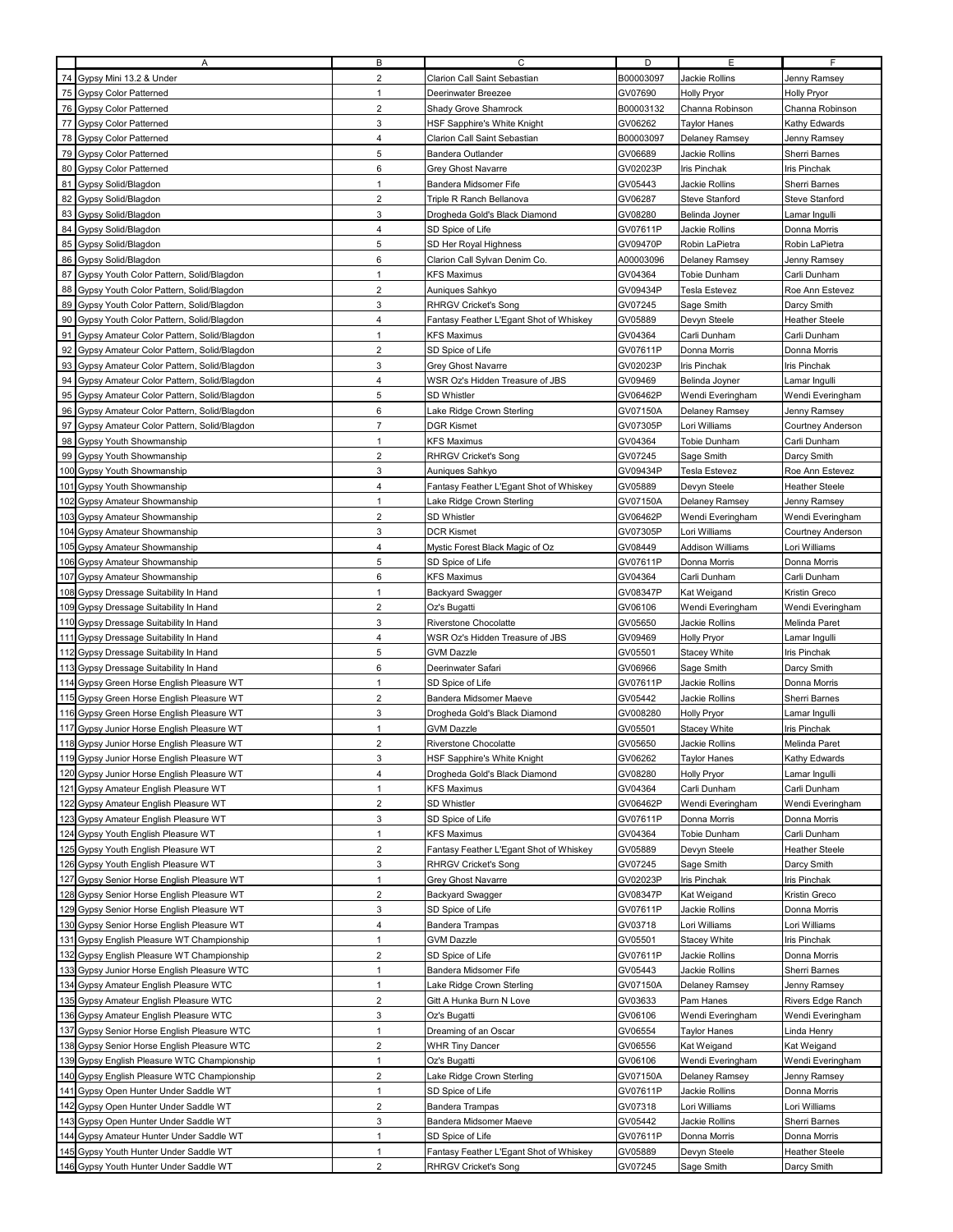|     | Α                                                                              | В                   | С                                          | D                  | E.                          | F.                          |
|-----|--------------------------------------------------------------------------------|---------------------|--------------------------------------------|--------------------|-----------------------------|-----------------------------|
|     | 147 Gyspy Open Hunter Under Saddle WTC                                         | 1                   | Bandera Midsomer Fife                      | GV05443            | Jackie Rollins              | Sherri Barnes               |
|     | 148 Gyspy Open Hunter Under Saddle WTC                                         | $\overline{2}$      | Dreaming of an Oscar                       | GV06554            | Taylor Hanes                | Linda Henry                 |
|     | 149 Gypsy Amateur Hunter Under Saddle WTC                                      | $\mathbf{1}$        | Lake Ridge Crown Sterling                  | GV07150A           | Delaney Ramsey              | Jenny Ramsey                |
|     |                                                                                | $\mathbf{1}$        | SD Whistler                                | GV06462P           |                             |                             |
|     | 150 Gypsy Amateur English Equitation WT                                        |                     |                                            |                    | Wendi Everingham            | Wendi Everingham            |
|     | 151 Gypsy Amateur English Equitation WT                                        | $\overline{2}$      | SD Spice of Life                           | GV07611P           | Donna Morris                | Donna Morris                |
|     | 152 Gypsy Youth English Equitation WT                                          | $\mathbf{1}$        | <b>RHRGV Cricket's Song</b>                | GV07245            | Sage Smith                  | Darcy Smith                 |
|     | 153 Gypsy Youth English Equitation WT                                          | $\overline{2}$      | Fantasy Feather L'Egant Shot of Whiskey    | GV05889            | Devyn Steele                | <b>Heather Steele</b>       |
|     | 154 Gypsy Amateur English Equitation WTC                                       | 1                   | Oz's Bugatti                               | GV06106            | Wendi Everingham            | Wendi Everingham            |
|     | 155 Gypsy Amateur English Equitation WTC                                       | $\overline{2}$      | Lake Ridge Crown Sterling                  | GV07150A           | Delaney Ramsey              | Jenny Ramsey                |
|     | 156 Gypsy Amateur English Equitation WTC                                       | $\mathbf{1}$        | <b>Backyard Swagger</b>                    | GV08347P           | Kat Weigand                 | Kristin Greco               |
|     | 157 Gypsy Amateur English Equitation WTC                                       | $\overline{2}$      | Riverstone Chocolatte                      | GV05650            | Jackie Rollins              | Melinda Paret               |
|     | 158 Gypsy Amateur English Equitation WTC                                       | 3                   | <b>GVM Dazzle</b>                          | GV05501            | Stacey White                | <b>Iris Pinchak</b>         |
|     | 159 Gypsy Amateur English Equitation WTC                                       | $\overline{4}$      | <b>Bandera Trampas</b>                     | GV07318            | Lori Williams               | Lori Williams               |
|     | 160 Gypsy Amateur Dressage Suitability Under Saddle WT                         | $\mathbf{1}$        | <b>SD Whistler</b>                         | GV06462P           | Wendi Everingham            | Wendi Everingham            |
|     | 161 Gypsy Amateur Dressage Suitability Under Saddle WT                         | $\overline{2}$      | <b>Bandera Trampas</b>                     | GV03718            | Lori Williams               | Lori Williams               |
|     | 162 Gypsy Youth Dressage Suitability Under Saddle WT                           | $\mathbf{1}$        | <b>RHRGV Cricket's Song</b>                | GV07245            | Sage Smith                  | Darcy Smith                 |
|     | 163 Gypsy Youth Dressage Suitability Under Saddle WT                           | $\overline{2}$      | Fantasy Feather L'Egant Shot of Whiskey    | GV05889            |                             |                             |
|     |                                                                                |                     |                                            |                    | Devyn Steele                | <b>Heather Steele</b>       |
|     | 164 Gyspy Amateur Dressage Suitability Under Saddle WTC                        | $\mathbf{1}$        | Lake Ridge Crown Sterling                  | GV07150A           | Delaney Ramsey              | Jenny Ramsey                |
|     | 165 Gyspy Amateur Dressage Suitability Under Saddle WTC                        | $\overline{2}$      | Oz's Bugatti                               | GV06106            | Wendi Everingham            | Wendi Everingham            |
|     | 166 Gypsy Liberty                                                              | $\mathbf{1}$        | <b>WHR Tiny Dancer</b>                     | GV06556            | Kat Weigand                 | Kat Weigand                 |
|     | 167 Gypsy Liberty                                                              | $\overline{2}$      | HSF Sapphire's White Knight                | GV06262            | <b>Taylor Hanes</b>         | Kathy Edwards               |
|     | 168 Gypsy Liberty                                                              | 3                   | <b>DTR Ryker</b>                           | GV08941            | Kat Weigand                 | Kat Weigand                 |
|     | 169 Gypsy Liberty                                                              | $\overline{4}$      | Deerinwater Breezee                        | GV07690            | <b>Holly Pryor</b>          | <b>Holly Pryor</b>          |
|     | 170 Gypsy Liberty                                                              | $\sqrt{5}$          | Fantasy Feather L'Egant Shot of Whiskey    | GV05889            | Devyn Steele                | <b>Heather Steele</b>       |
|     | 171 Gypsy Liberty                                                              | 6                   | Deerinwater Safari                         | GV06966            | Sage Smith                  | Darcy Smith                 |
|     | 172 Gypsy Junior Horse Trail In Hand                                           | $\mathbf{1}$        | Clarion Call Saint Sebastian               | B00003097          | Delaney Ramsey              | Jenny Ramsey                |
|     | 173 Gypsy Junior Horse Trail In Hand                                           | $\overline{2}$      | Deerinwater Breezee                        | GV07690            | <b>Holly Pryor</b>          | <b>Holly Pryor</b>          |
|     | 174 Gypsy Junior Horse Trail In Hand                                           | 3                   | Drogheda Gold's Black Diamond              | GV08280            | Holly Pryor                 | <b>Holly Pryor</b>          |
|     | 175 Gypsy Junior Horse Trail In Hand                                           | 4                   | Oz's Bugatti                               | GV06106            | Wendi Everingham            | Wendi Everingham            |
|     | 176 Gypsy Junior Horse Trail In Hand                                           | 5                   | Auniques Koi                               | A00002210          | Channa Robinson             | Channa Robinson             |
|     | 177 Gypsy Junior Horse Trail In Hand                                           | 6                   | WSR Oz's Hidden Treasure of JBS            | GV09469            | <b>Holly Pryor</b>          | Lamar Ingulli               |
|     | 178 Gyspy Amateur Trail in Hand                                                | $\mathbf{1}$        | Lake Ridge Crown Sterling                  | GV07150A           | Delaney Ramsey              | Jenny Ramsey                |
|     | 179 Gyspy Amateur Trail in Hand                                                | $\overline{2}$      | <b>DGR Kismet</b>                          | GV07305P           | Addison Williams            | Courtney Anderson           |
|     | 180 Gyspy Amateur Trail in Hand                                                | 3                   | Clarion Call Saint Sebastian               | B00003097          | Delaney Ramsey              | Jenny Ramsey                |
|     | 181 Gyspy Amateur Trail in Hand                                                | $\overline{4}$      | SD Whistler                                | GV06462P           | Wendi Everingham            | Wendi Everingham            |
|     | 182 Gyspy Amateur Trail in Hand                                                | 5                   | Gitt A Hunka Burn N Love                   | GV03633            | Pam Hanes                   | Rivers Edge Ranch           |
| 183 | Gyspy Amateur Trail in Hand                                                    | 6                   | Mystic Forest Black Magic of Oz            | GV08449            | <b>Addison Williams</b>     | Lori Williams               |
|     |                                                                                | $\mathbf{1}$        |                                            | GV07245            |                             |                             |
|     | 184 Gypsy Youth Trail in Hand 10-17 yrs old                                    | $\overline{2}$      | <b>RHRGV Cricket's Song</b>                | GV05889            | Sage Smith                  | Darcy Smith                 |
|     | 185 Gypsy Youth Trail in Hand 10-17 yrs old                                    | 3                   | Fantasy Feather L'Egant Shot of Whiskey    |                    | Devyn Steele                | <b>Heather Steele</b>       |
|     | 186 Gypsy Youth Trail in Hand 10-17 yrs old                                    |                     | Deerinwater Safari                         | GV06966            | Sage Smith                  | Darcy Smith                 |
| 187 | Gypsy Senior Horse Trail in Hand                                               | $\mathbf{1}$        | ake Ridge Crown Sterling                   | GV07150A           | Delaney Ramsey              | Jenny Ramsey                |
|     | 188 Gypsy Senior Horse Trail in Hand                                           | $\overline{2}$      | Gitt A Hunka Burn N Love                   | GV03633            | Pam Hanes                   | Rivers Edge Ranch           |
|     | 189 Gypsy Senior Horse Trail in Hand                                           | 3                   | Dreaming of an Oscar                       | GV06554            | Taylor Hanes                | Linda Henry                 |
|     | 190 Gypsy Senior Horse Trail in Hand                                           | $\overline{4}$      | <b>Bandera Trampas</b>                     | GV03718            | Lori Williams               | Lori Williams               |
| 191 | Gypsy Senior Horse Trail in Hand                                               | 5                   | SD Whistler                                | GV06462P           | Wendi Everingham            | Wendi Everingham            |
|     | 192 Gypsy Junior Horse Trail Under Saddle WJ                                   |                     | Auniques Koi                               | A00002210          | Channa Robinson             | Louise Stuart               |
|     | 193 Gypsy Junior Horse Trail Under Saddle WJ                                   | 2                   | Drogheda Gold's Black Diamond              | GV08280            | Holly Pryor                 | Lamar Ingulli               |
|     | 194 Gypsy Junior Horse Trail Under Saddle WJ                                   | 3                   | Riverstone Chocolatte                      | GV05650            | Jackie Rollins              | Melinda Paret               |
|     | 195 Gypsy Amateur Trail Under Saddle WJ                                        | $\mathbf{1}$        | <b>Bandera Trampas</b>                     | GV03718            | <b>Addison Williams</b>     | Lori Williams               |
|     | 196 Gypsy Amateur Trail Under Saddle WJ                                        | $\overline{2}$      | SD Whistler                                | GV06462P           | Wendi Everingham            | Wendi Everingham            |
|     | 197 Gyspy Youth Trail Under Saddle WJ                                          | $\mathbf{1}$        | <b>RHRGV Cricket's Song</b>                | GV07245            | Sage Smith                  | Darcy Smith                 |
|     | 198 Gyspy Youth Trail Under Saddle WJ                                          | $\overline{2}$      | Fantasy Feather L'Egant Shot of Whiskey    | GV05889            | Devyn Steele                | <b>Heather Steele</b>       |
|     | 199 Gyspy Senior Horse Trail Under Saddle WJ                                   | $\mathbf{1}$        | <b>Bandera Trampas</b>                     | GV03718            | Lori Williams               | Lori Williams               |
|     | 200 Gyspy Senior Horse Trail Under Saddle WJ                                   | $\overline{2}$      | <b>Backyard Swagger</b>                    | GV08347P           | Kat Weigand                 | Kat Weigand                 |
|     |                                                                                | $\mathbf{1}$        |                                            |                    | Wendi Everingham            | Wendi Everingham            |
|     | 201 Gypsy Open Trail Under Saddle WJL                                          |                     | Oz's Bugatti                               | GV06106            |                             |                             |
|     | 202 Gypsy Open Trail Under Saddle WJL                                          | 2                   | Lake Ridge Crown Sterling                  | GV07150A           | Delaney Ramsey              | Jenny Ramsey                |
|     | 203 Gypsy Open Trail Under Saddle WJL                                          | 3                   | Gitt A Hunka Burn N Love                   | GV03633            | Pam Hanes                   | Rivers Edge Ranch           |
|     | 204 Gypsy Open Trail Under Saddle WJL                                          | 4                   | Dreaming of an Oscar                       | GV06554            | <b>Taylor Hanes</b>         | Linda Henry                 |
|     | 205 Gypsy Open Trail Under Saddle WJL                                          | 5                   | <b>WHR Tiny Dancer</b>                     | GV06556            | Kat Weigand                 | Kat Weigand                 |
|     | 206 Gyspy Amateur Trail Under Saddle WJL                                       | $\mathbf{1}$        | Lake Ridge Crown Sterling                  | GV07150A           | Delaney Ramsey              | Jenny Ramsey                |
|     | 207 Gyspy Amateur Trail Under Saddle WJL                                       | $\overline{2}$      | Oz's Bugatti                               | GV06106            | Wendi Everingham            | Wendi Everingham            |
| 208 | Gyspy Amateur Trail Under Saddle WJL                                           | 3                   | Gitt A Hunka Burn N Love                   | GV03633            | Pam Hanes                   | Rivers Edge Ranch           |
|     | 209 Gypsy Green Horse Western Pleasure WJ                                      | $\mathbf{1}$        | IGH Just Another Knockout                  | GV07191            | Steve Stanford              | Steve Stanford              |
|     |                                                                                | 2                   |                                            | GV05442            |                             |                             |
|     | 210 Gypsy Green Horse Western Pleasure WJ                                      |                     | Bandera Midsomer Maeve                     |                    | Jackie Rollins              | Sherri Barnes               |
| 211 | Gypsy Green Horse Western Pleasure WJ                                          | 3                   | Drogheda Gold's Black Diamond              | GV08280            | Holly Pryor                 | Lamar Ingulli               |
|     | 212 Gypsy Green Horse Western Pleasure WJ                                      | 4                   | Auniques Koi                               | A00002210          | Channa Robinson             | Louise Stuart               |
|     | 213 Gypsy Junior Horse Western Pleasure WJ                                     | 1                   | IGH Just Another Knockout                  | GV07150A           | Steve Stanford              | Steve Stanford              |
|     | 214 Gypsy Junior Horse Western Pleasure WJ                                     | $\overline{2}$      | Drogheda Gold's Black Diamond              | GV08280            | Holly Pryor                 | Lamar Ingulli               |
|     | 215 Gypsy Junior Horse Western Pleasure WJ                                     | 3                   | Bandera Midsomer Maeve                     | GV05442            | Jackie Rollins              | Sherri Barnes               |
| 216 | Gypsy Junior Horse Western Pleasure WJ                                         | 4                   | Riverstone Chocolatte                      | GV05650            | Jackie Rollins              | Melinda Paret               |
|     | 217 Gypsy Junior Horse Western Pleasure WJ                                     | 5                   | Auniques Koi                               | A00002210          | Channa Robinson             | Channa Robinson             |
|     | 218 Gypsy Amateur Western Pleasure WJ<br>219 Gypsy Amateur Western Pleasure WJ | 1<br>$\overline{2}$ | Dreaming of an Oscar<br><b>KFS Maximus</b> | GV06554<br>GV04364 | Mindy Davis<br>Carli Dunham | Linda Henry<br>Carli Dunham |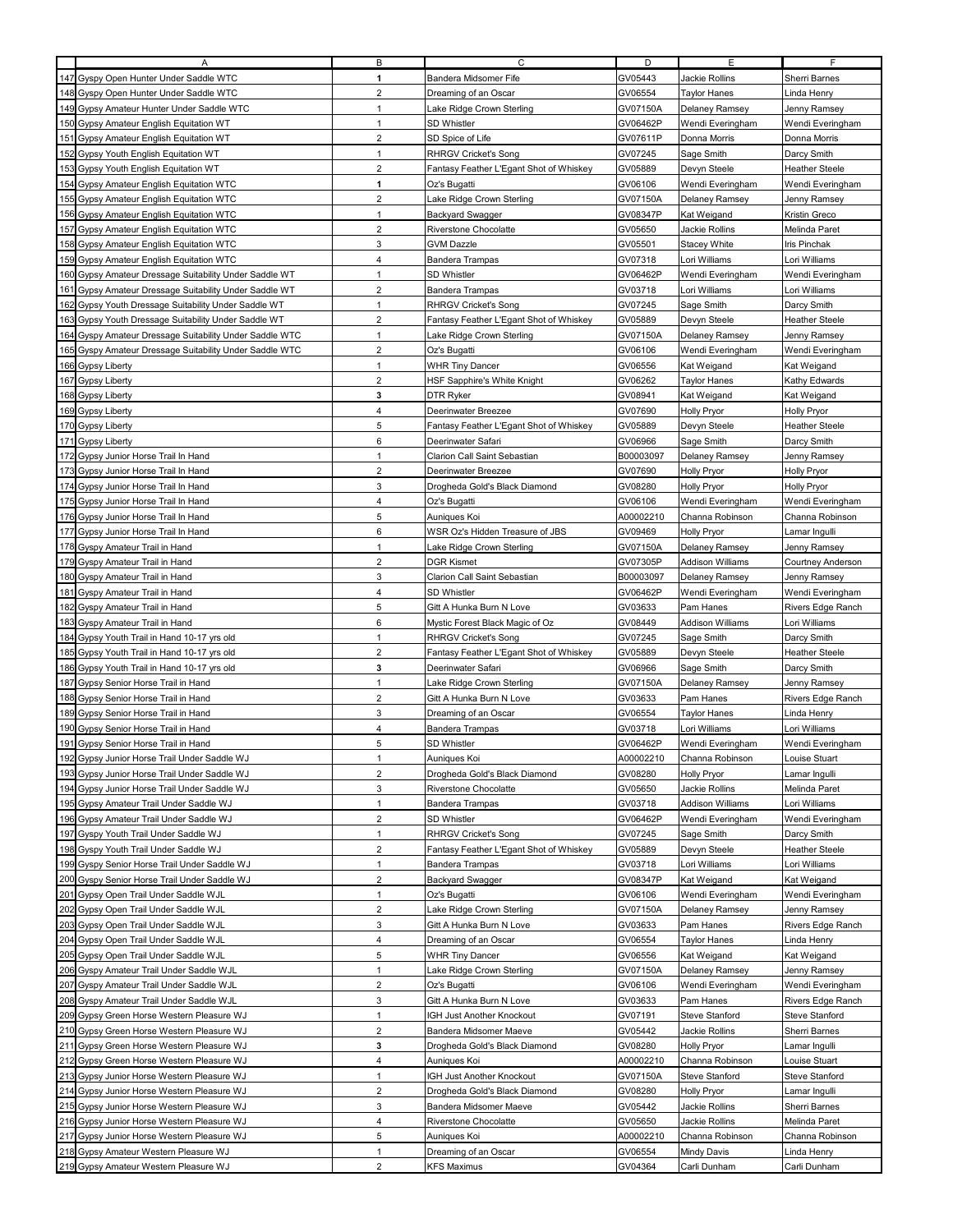|                 | $\overline{A}$                               | В              | C                                       | D         | E                       | F.                    |
|-----------------|----------------------------------------------|----------------|-----------------------------------------|-----------|-------------------------|-----------------------|
|                 | 220 Gypsy Amateur Western Pleasure WJ        | 3              | <b>Bandera Trampas</b>                  | GV03718   | <b>Addison Williams</b> | Lori Williams         |
| $22^{\circ}$    | Gypsy Amateur Western Pleasure WJ            | $\overline{4}$ | Grey Ghost Navarre                      | GV02023P  | Iris Pinchak            | Iris Pinchak          |
|                 | Gypsy Amateur Western Pleasure WJ            | 5              | SD Whistler                             | GV06462P  | Wendi Everingham        | Wendi Everingham      |
| 22              | Gypsy Amateur Western Pleasure WJ            | 6              | <b>Blue Moon</b>                        | B00001819 | Devon Harrison          | Devon Harrison        |
| 224             | Gypsy Youth Western Pleasure WJ              | $\mathbf{1}$   | <b>KFS Maximus</b>                      | GV04363   | Tobie Dunham            | Tobie Dunham          |
|                 | 225 Gypsy Youth Western Pleasure WJ          | $\overline{2}$ | <b>RHRGV Cricket's Song</b>             | GV07254   | Sage Smith              | Darcy Smith           |
| 226             | Gypsy Youth Western Pleasure WJ              | 3              | Fantasy Feather L'Egant Shot of Whiskey | GV05889   | Devyn Steele            | <b>Heather Steele</b> |
| 227             | Gypsy Senior Horse Western Pleasure WJ       | $\mathbf{1}$   | <b>Bandera Trampas</b>                  | GV03718   | Lori Williams           | Lori Williams         |
| 228             | Gypsy Senior Horse Western Pleasure WJ       | $\overline{2}$ | <b>Backyard Swagger</b>                 | GV08347P  | Kat Weigand             | Kat Weigand           |
| 229             | Gypsy Senior Horse Western Pleasure WJ       | 3              | Grey Ghost Navarre                      | GV02023P  | Iris Pinchak            | <b>Iris Pinchak</b>   |
| 23              | Gypsy Senior Horse Western Pleasure WJ       | $\overline{4}$ | <b>Blue Moon</b>                        | B00001819 | Devon Harrison          | Devon Harrison        |
| 23 <sup>2</sup> | Gypsy Western Pleasure WJ Championship       | $\mathbf{1}$   | <b>KFS Maximus</b>                      | GV04363   | Tobie Dunham            | Carli Dunham          |
| 232             | Gypsy Western Pleasure WJ Championship       | $\overline{2}$ | Riverstone Chocolatte                   | GV05650   | Jackie Rollins          | Melinda Paret         |
|                 | 233 Gypsy Open Ranch Rail Pleasure Riding WJ | $\mathbf{1}$   | Auniques Koi                            | A00002210 | Channa Robinson         | Louise Stuart         |
| 234             | Gypsy Junior Horse Western Pleasure WJL      | $\mathbf{1}$   | Bandera Midsomer Fife                   | GV05443   | Jackie Rollins          | Sherri Barnes         |
|                 | 235 Gypsy Amateur Western Pleasure WJL       | $\mathbf{1}$   | Lake Ridge Crown Sterling               | GV07150A  | Delaney Ramsey          | Jenny Ramsey          |
|                 | 236 Gypsy Amateur Western Pleasure WJL       | $\overline{2}$ | Gitt A Hunka Burn N Love                | GV03633   | Pam Hanes               | Rivers Edge Ranch     |
| 23              | Gypsy Amateur Western Pleasure WJL           | 3              | Oz's Bugatti                            | GV06106   | Wendi Everingham        | Wendi Everingham      |
| 23              | Gypsy Senior Horse Western Pleasure WJL      | $\mathbf{1}$   | Dreaming of an Oscar                    | GV06554   | <b>Tavlor Hanes</b>     | Linda Henry           |
| 23              | Gypsy Senior Horse Western Pleasure WJL      | $\overline{2}$ | <b>WHR Tiny Dancer</b>                  | GV06556   | Kat Weigand             | Kat Weigand           |
|                 | 240 Gypsy Senior Horse Western Pleasure WJL  | 3              | Gitt A Hunka Burn N Love                | GV03633   | Pam Hanes               | Rivers Edge Ranch     |
|                 | 241 Gypsy Senior Horse Western Pleasure WJL  | $\overline{4}$ | ake Ridge Crown Sterling.               | GV07150A  | Delaney Ramsey          | Jenny Ramsey          |
|                 | 242 Gypsy Western Pleasure WJL Championship  | $\mathbf{1}$   | Lake Ridge Crown Sterling               | GV07150A  | Delaney Ramsey          | Jenny Ramsey          |
|                 | 243 Gypsy Western Pleasure WJL Championship  | $\overline{2}$ | Dreaming of an Oscar                    | GV06554   | Taylor Hanes            | Linda Henry           |
| 244             | Gypsy Open Ranch Rail Pleasure Riding WJL    | $\mathbf{1}$   | Dreaming of an Oscar                    | GV06554   | <b>Taylor Hanes</b>     | Linda Henry           |
| 245             | Gypsy Amateur Western Equitation WJ          | $\mathbf{1}$   | SD Whistler                             | GV06462P  | Wendi Everingham        | Wendi Everingham      |
| 240             | Gypsy Amateur Western Equitation WJ          | $\overline{2}$ | <b>KFS Maximus</b>                      | GV04363   | Carli Dunham            | Carli Dunham          |
| 247             | Gypsy Youth Western Equitation WJ            | $\mathbf{1}$   | <b>RHRGV Cricket's Song</b>             | GV07245   | Sage Smith              | Darcy Smith           |
| 248             | Gypsy Youth Western Equitation WJ            | $\overline{2}$ | <b>KFS Maximus</b>                      | GV04363   | Tobie Dunham            | Carli Dunham          |
|                 | 249 Gypsy Youth Western Equitation WJ        | 3              | Fantasy Feather L'Egant Shot of Whiskey | GV05889   | Devyn Steele            | <b>Heather Steele</b> |
|                 | 250 Gypsy Amateur Western Equitation WJL     | $\mathbf{1}$   | Lake Ridge Crown Sterling               | GV07150A  | Delaney Ramsey          | Jenny Ramsey          |
| 25 <sup>′</sup> | Gypsy Amateur Western Equitation WJL         | $\overline{2}$ | Oz's Bugatti                            | GV06106   | Wendi Everingham        | Wendi Everingham      |
| 252             | Gypsy Ranch Riding WJ                        | $\mathbf{1}$   | <b>Backyard Swagger</b>                 | GV08347P  | Kat Weigand             | Kristin Greco         |
|                 | Gypsy Ranch Riding WJ                        | $\overline{2}$ | Auniques Koi                            | A00002210 | Channa Robinson         | ouise Stuart          |
| 254             | Gypsy Ranch Riding WJ                        | 3              | <b>Bandera Trampas</b>                  | GV03718   | Lori Williams           | Lori Williams         |
| 25              | Gypsy Ranch Riding WJ                        | $\overline{4}$ | Drogheda Gold's Black Diamond           | GV08280   | <b>Holly Pryor</b>      | Lamar Ingulli         |
|                 | 256 Gypsy Amateur Ranch Riding WJ            | $\mathbf{1}$   | <b>Bandera Trampas</b>                  | GV03718   | <b>Addison Williams</b> | Lori Williams         |
|                 | 257 Gypsy Youth Ranch Riding WJ              | $\mathbf{1}$   | Fantasy Feather L'Egant Shot of Whiskey | GV05889   | Devyn Steele            | <b>Heather Steele</b> |
|                 | 258 Gypsy Youth Ranch Riding WJ              | $\overline{c}$ | <b>RHRGV Cricket's Song</b>             | GV07245   | Sage Smith              | Darcy Smith           |
|                 | 259 Gypsy Ranch Riding WJL                   | $\mathbf{1}$   | Gitt A Hunka Burn N Love                | GV03633   | Pam Hanes               | Rivers Edge Ranch     |
|                 | 260 Gypsy Ranch Riding WJL                   | $\overline{2}$ | Lake Ridge Crown Sterling               | GV07150A  | Delaney Ramsey          | Jenny Ramsey          |
| 261             | <b>Gypsy Ranch Riding WJL</b>                | 3              | Dreaming of an Oscar                    | GV06554   | Taylor Hanes            | Linda Henry           |
| 262             | Gypsy Ranch Riding WJL                       | $\overline{4}$ | <b>WHR Tiny Dancer</b>                  | GV06556   | Kat Weigand             | Kat Weigand           |
| 263             | Gypsy Amateur Ranch Riding WJL               | $\mathbf{1}$   | Lake Ridge Crown Sterling               | GV07150A  | Delaney Ramsey          | Jenny Ramsey          |
| 264             | Gypsy Amateur Ranch Riding WJL               | $\overline{2}$ | Oz's Bugatti                            | GV06106   | Wendi Everingham        | Wendi Everingham      |
|                 | 265 Gypsy Amateur Ranch Riding WJL           | 3              | Gitt A Hunka Burn N Love                | GV03633   | Pam Hanes               | Rivers Edge Ranch     |
|                 | 266 Gypsy Open Pleasure Driving              | 1              | <b>Mystic Dream Patriot</b>             | A00002260 | Jackie Rollins          | Carli Dunham          |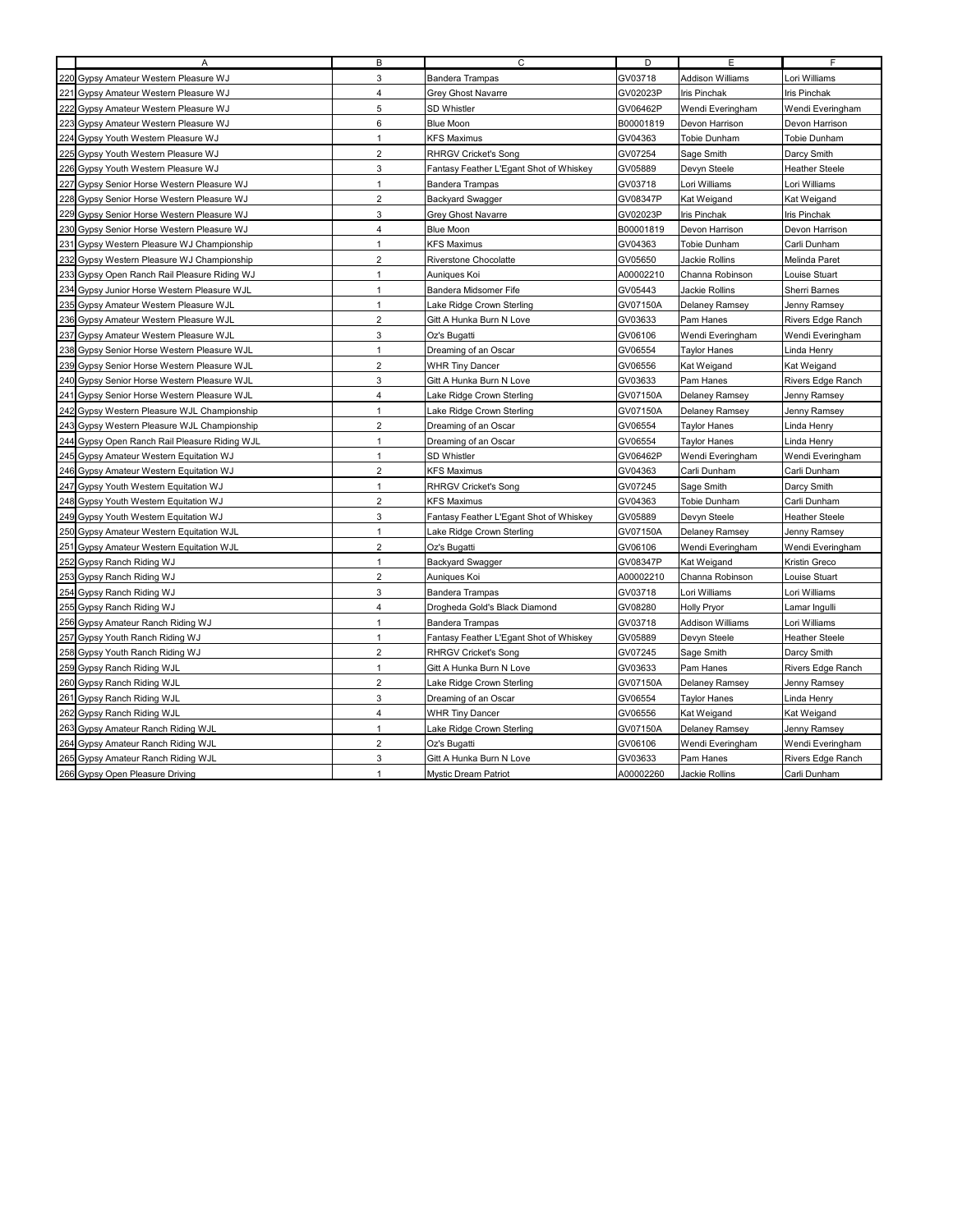| <b>SHOW NAME: 2022 GHSA South Central Region Spring Classic</b> |                |                                     | JUDGE:       | <b>Rebecca Van Tassle</b> | 4/9-4/10/2022         |
|-----------------------------------------------------------------|----------------|-------------------------------------|--------------|---------------------------|-----------------------|
| <b>CLASS</b>                                                    |                | <b>PLACE HORSE</b>                  | <b>GVHS#</b> | <b>RIDER/ HANDLER</b>     | <b>OWNER</b>          |
| <b>Gypsy Weanling/ Yearling Filly</b>                           |                | <b>SHL Kaleesi</b>                  | GV08535      | <b>Steve Stanford</b>     | <b>Steve Stanford</b> |
| Gypsy Weanling/ Yearling Filly                                  | $\overline{2}$ | <b>SD Romany Dancer</b>             | GV09472      | Ashlyn Moncrief           | Robin LaPietra        |
| Gypsy 2 Year Old Filly                                          |                | Deerinwater Breeze                  | GV07690      | Holly Pryor               | <b>Holly Pryor</b>    |
| Gypsy 2 Year Old Filly                                          | $\overline{2}$ | WSR Oz'sHidden Treasure of JBS      | GV09469      | Devyn Steele              | Lamar Ingulli         |
| Gypsy 2 Year Old Filly                                          | 3              | SD Her Royal Highness               | GV09470P     | Ashlvn Moncrief           | Robin LaPietra        |
| Gypsy 3 Year Old Mare                                           |                | Drogheda Gold's Black Diamond       | GV08280      | <b>Holly Pryor</b>        | Lamar Ingulli         |
| Gypsy 3 Year Old Mare                                           | $\overline{2}$ | Auniques Sahkyo                     | GV09434P     | Channa Robinson           | Roe Ann Estevez       |
| Gypsy 4 Year Old & Older Mare                                   | 1              | SD Spice of Life                    | GV07611P     | Donna Morris              | Donna Morris          |
| Gypsy 4 Year Old & Older Mare                                   | $\overline{2}$ | Triple R Ranch Bellanova            | GV06287      | <b>Steve Stanford</b>     | <b>Steve Stanford</b> |
| Gypsy 4 Year Old & Older Mare                                   | 3              | <b>Riverstone Chocolatte</b>        | GV05650      | Jackie Rollins            | Melinda Paret         |
| Gypsy 4 Year Old & Older Mare                                   | $\overline{4}$ | Bandera Midsomer Maeve              | GV05442      | Jackie Rollins            | <b>Sherri Barnes</b>  |
| Gypsy Grand Champion & Reserve Filly/ Mare                      | 1              | SD Spice of Life                    | GV07611P     | Donna Morris              | Donna Morris          |
| Gypsy Grand Champion & Reserve Filly/ Mare                      | $\overline{c}$ | Auniques Sahkyo                     | GV09434P     | Channa Robinson           | Roe Ann Estevez       |
| Gypsy Junior Gelding (3Yrs. & Younger)                          | 1              | IGH Just Another Knockout           | GV07191      | <b>Steve Stanford</b>     | <b>Steve Stanford</b> |
| Gypsy Junior Gelding (3Yrs. & Younger)                          | $\overline{2}$ | Mystic Forest Black Magic of Oz     | GV08449      | <b>Addison Williams</b>   | Lori Williams         |
| Gypsy Junior Gelding (3Yrs. & Younger)                          | 3              | <b>DTR Ryker</b>                    | GV08941      | Kat Weigand               | Kat Weigand           |
| Gypsy Senior Gelding (4 Yrs & Older)                            |                | <b>Blue Moon</b>                    | B00001819    | Devon Harrison            | Devon Harrison        |
| Gypsy Senior Gelding (4 Yrs & Older)                            | $\overline{2}$ | <b>Grey Ghost Navarre</b>           | GV02023P     | Jackie Rollins            | Iris Pinchak          |
| Gypsy Senior Gelding (4 Yrs & Older)                            | 3              | <b>WHR Tiny Dancer</b>              | GV06556      | <b>Bill Roy</b>           | Kat Weigand           |
| Gypsy Senior Gelding (4 Yrs & Older)                            | 4              | GVM Dazzle                          | GV05501      | <b>Stacey White</b>       | Iris Pinchak          |
| Gypsy Senior Gelding (4 Yrs & Older)                            | 5              | <b>Backyard Swagger</b>             | GV08347P     | Kat Weigand               | Kristin Greco         |
| Gypsy Senior Gelding (4 Yrs & Older)                            | 6              | <b>KFS Maximus</b>                  | GV04364      | <b>Tobie Dunham</b>       | Carli Dunham          |
| Gypsy Senior Gelding (4 Yrs & Older)                            | $\overline{7}$ | <b>DGR Kismet</b>                   | GV07305P     | Lori Williams             | Courtney Anderson     |
| Gypsy Grand Champion & Reserve Gelding                          | 1              | <b>Blue Moon</b>                    | B00001819    | Devon Harrison            | Devon Harrison        |
| Gypsy Grand Champion & Reserve Gelding                          | $\overline{2}$ | <b>Grey Ghost Navarre</b>           | GV02023P     | Jackie Rollins            | Iris Pinchak          |
| Gypsy Weanling/ Yearling Colt                                   | 1              | Triple R Ranch Brighton's Chrome    | GV09232      | <b>Steve Stanford</b>     | Steve Stanford        |
| Gypsy 2 Year Old Stallion                                       | 1              | Clarion Call Sylvan Denim Co.       | A00003096    | Delaney Ramsey            | Jenny Ramsey          |
| Gypsy 2 Year Old Stallion                                       | 2              | <b>Clarion Call Saint Sebastion</b> | B00003097    | Delaney Ramsey            | Jenny Ramsey          |
| Gypsy 2 Year Old Stallion                                       | 3              | <b>Shady Grove Shamrock</b>         | B00003132    | Channa Robinson           | Channa Robinson       |
| Gypsy Three Year Old Stallion                                   | 1              | Bandera Outlander                   | GV06689      | Jackie Rollins            | <b>Sherri Barnes</b>  |
| Gypsy Three Year Old Stallion                                   | $\overline{2}$ | <b>Clarion Call The Sandpiper</b>   | A00002744    | Jackie Rollins            | Jenny Ramsey          |
| Gypsy 4 Year Old & Older Stallion                               |                | Dungarvan Black Diamond             | GV07147      | <b>Taylor Hanes</b>       | <b>Mindy Davis</b>    |
| Gypsy 4 Year Old & Older Stallion                               | $\overline{2}$ | <b>Bandera Misomer Fife</b>         | GV05443      | Jackie Rollins            | Sherri Barnes         |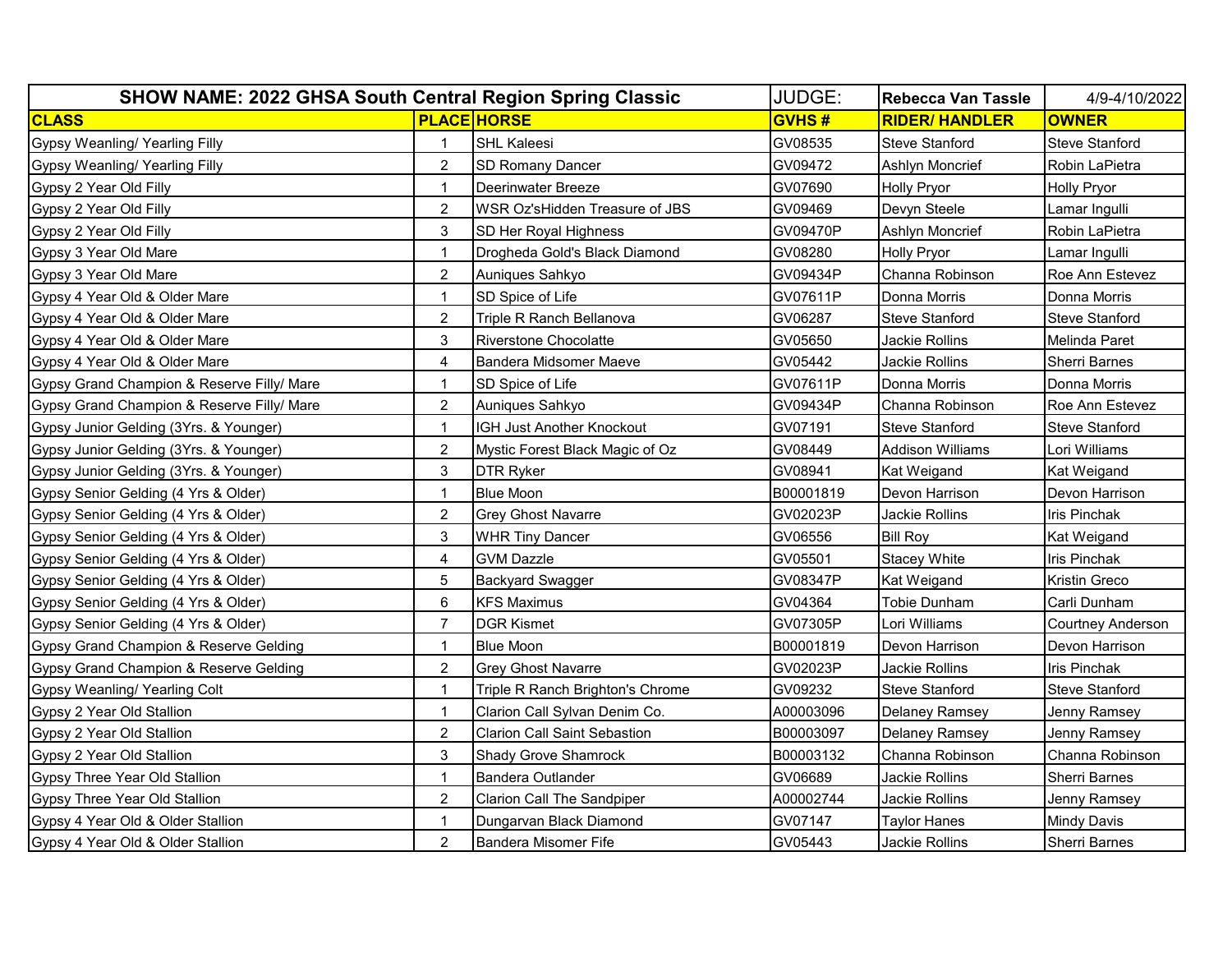| Gypsy 4 Year Old & Older Stallion       | 3              | Dreaming of an Oscar                    | GV06554   | Taylor Hanes          | Linda Henry           |
|-----------------------------------------|----------------|-----------------------------------------|-----------|-----------------------|-----------------------|
| Gypsy 4 Year Old & Older Stallion       | 4              | Gitt A Hunka Burn N Love                | GV03633   | Pam Hanes             | Rivers Edge Ranch     |
| Gypsy 4 Year Old & Older Stallion       | 5              | Auniques Koi                            | A00002210 | Channa Robinson       | Louise Stuart         |
| Gypsy 4 Year Old & Older Stallion       | 6              | HSF Sapphire's White Knight             | GV06262   | Taylor Hanes          | Kathy Edwards         |
| Gypsy Grand Champion & Reserve Stallion | 1              | Dreaming of an Oscar                    | GV06554   | Taylor Hanes          | Linda Henry           |
| Gypsy Grand Champion & Reserve Stallion | 2              | Dungarvan Black Diamond                 | GV07147   | Taylor Hanes          | Mindy Davis           |
| Gypsy Supreme Halter Champion (M/G/S)   | $\mathbf{1}$   | Dungarvan Black Diamond                 | GV07147   | <b>Taylor Hanes</b>   | <b>Mindy Davis</b>    |
| <b>Gypsy Amateur Mare</b>               | 1              | SD Spice of Life                        | GV07611P  | Donna Morris          | Donna Morris          |
| <b>Gypsy Amateur Mare</b>               | 2              | Auniques Sahkyo                         | GV09434P  | Roe Ann Estevez       | Roe Ann Estevez       |
| <b>Gypsy Amateur Mare</b>               | 3              | WSR Oz's Hidden Treasure of JBS         | GV09469   | Belinda Joyner        | Lamar Ingulli         |
| <b>Gypsy Amateur Gelding</b>            | 1              | <b>Grey Ghost Navarre</b>               | GV02023P  | <b>Iris Pinchak</b>   | <b>Iris Pinchak</b>   |
| <b>Gypsy Amateur Gelding</b>            | $\overline{a}$ | <b>GVM Dazzle</b>                       | GV05501   | Donna Morris          | Donna Morris          |
| <b>Gypsy Amateur Gelding</b>            | 3              | <b>Blue Moon</b>                        | B00001819 | Devon Harrison        | Devon Harrison        |
| <b>Gypsy Amateur Gelding</b>            | 4              | <b>WHR Tiny Dancer</b>                  | GV06556   | <b>Bill Roy</b>       | Kat Weigand           |
| <b>Gypsy Amateur Gelding</b>            | 5              | SD Whistler                             | GV06462P  | Wendi Everingham      | Wendi Everingham      |
| <b>Gypsy Amateur Gelding</b>            | 6              | Lake Ridge Crown Sterling               | GV07150A  | <b>Delaney Ramsey</b> | Jenny Ramsey          |
| <b>Gypsy Amateur Stallion</b>           | $\mathbf 1$    | Dungarvan Black Diamond                 | GV07147   | <b>Mindy Davis</b>    | <b>Mindy Davis</b>    |
| <b>Gypsy Amateur Stallion</b>           | $\overline{a}$ | Gitt A Hunka Burn N Love                | GV03633   | Pam Hanes             | Rivers Edge Ranch     |
| <b>Gypsy Amateur Stallion</b>           | 3              | <b>Clarion Call Saint Sebastion</b>     | B00003097 | <b>Delaney Ramsey</b> | Jenny Ramsey          |
| Gypsy Grand Champion & Reserve          |                | Dungarvan Black Diamond                 | GV07147   | <b>Mindy Davis</b>    | <b>Mindy Davis</b>    |
| Gypsy Grand Champion & Reserve          | $\overline{2}$ | <b>Grey Ghost Navarre</b>               | GV02023P  | <b>Iris Pinchak</b>   | Iris Pinchak          |
| Gypsy Youth Mare                        | 1              | Auniques Sahkyo                         | GV09434P  | Tesla Estevez         | Roe Ann Estevez       |
| Gypsy Youth Mare                        | $\overline{c}$ | Fantasy Feather L'Egant Shot of Whiskey | GV05889   | Devyn Steele          | <b>Heather Steele</b> |
| <b>Gypsy Youth Mare</b>                 | 3              | <b>RHRGV Cricket's Song</b>             | GV07245   | Sage Smith            | Darcy Smith           |
| <b>Gypsy Youth Gelding</b>              | $\mathbf 1$    | <b>KFS Maximus</b>                      | GV04364   | Tobie Dunham          | Tobie Dunham          |
| Gypsy Grand Champion & Reserve Youth    | $\mathbf{1}$   | <b>KFS Maximus</b>                      | GV04364   | Tobie Dunham          | Tobie Dunham          |
| Gypsy Grand Champion & Reserve Youth    | $\overline{2}$ | Auniques Sahkyo                         | GV09434P  | Tesla Estevez         | Roe Ann Estevez       |
| Gypsy North American Bred               | $\mathbf{1}$   | <b>Grey Ghost Navarre</b>               | GV02023P  | <b>Iris Pinchak</b>   | <b>Iris Pinchak</b>   |
| <b>Gypsy North American Bred</b>        | $\overline{2}$ | Bandera Midsomer Fife                   | GV05443   | Jackie Rollins        | Sherri Barnes         |
| <b>Gypsy North American Bred</b>        | 3              | Dreaming of an Oscar                    | GV06554   | Taylor Hanes          | Linda Henry           |
| Gypsy North American Bred               | 4              | <b>Clarion Call Saint Sebastion</b>     | B00003097 | <b>Delaney Ramsey</b> | Jenny Ramsey          |
| <b>Gypsy North American Bred</b>        | 5              | Gitt A Hunka Burn N Love                | GV03633   | Pam Hanes             | Rivers Edge Ranch     |
| Gypsy North American Bred               | 6              | <b>Bandera Outlander</b>                | GV06689   | Jackie Rollins        | Sherri Barnes         |
| <b>Gypsy Internationally Bred</b>       |                | Dungarvan Black Diamond                 | GV07147   | Taylor Hanes          | Mindy Davis           |
| <b>Gypsy Internationally Bred</b>       | $\overline{2}$ | SD Spice of Life                        | GV07611P  | Jackie Rollins        | Donna Morris          |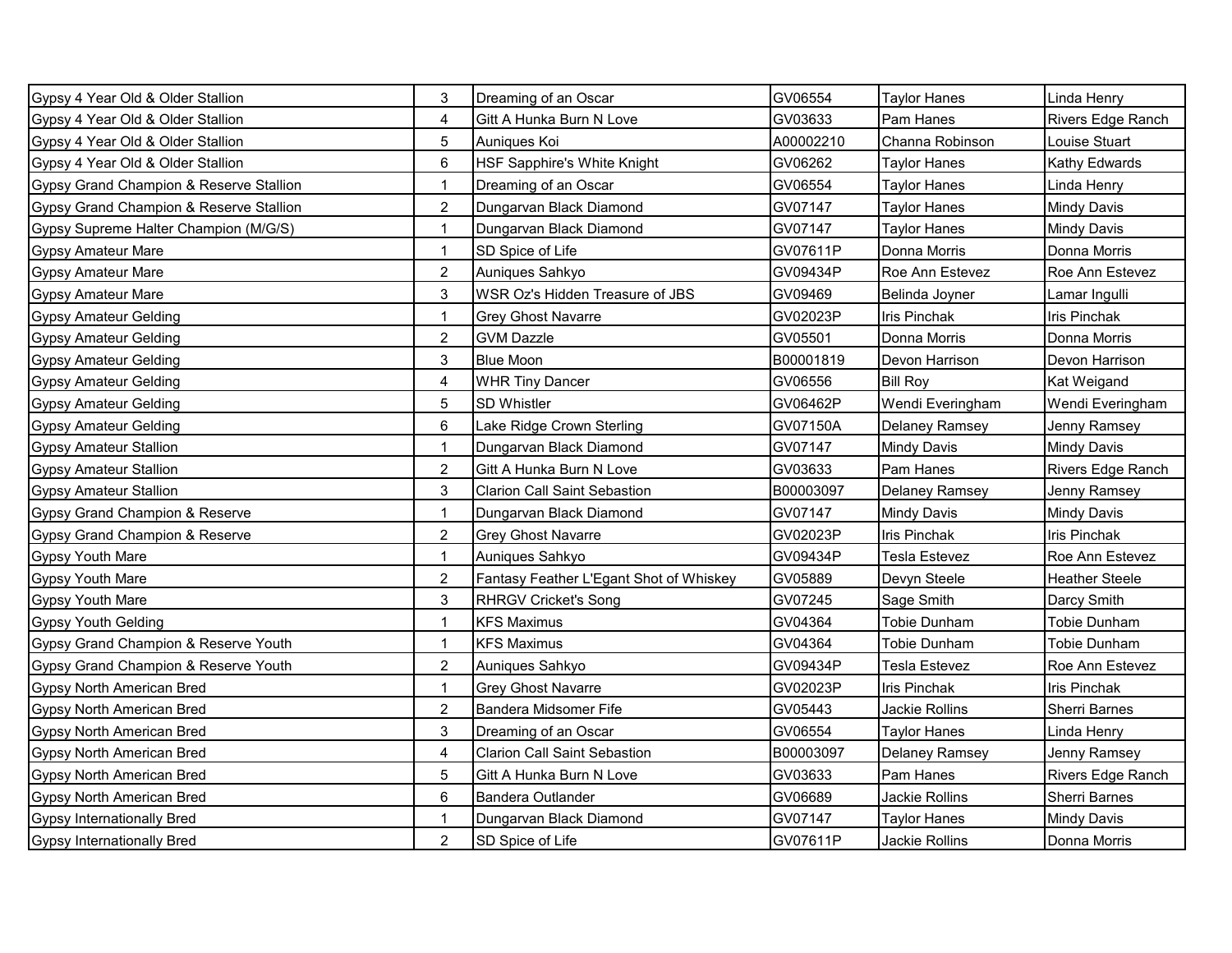| <b>Gypsy Internationally Bred</b>         | 3              | SD Her Royal Highness                   | GV09470P  | Robin LaPietra          | Robin LaPietra        |
|-------------------------------------------|----------------|-----------------------------------------|-----------|-------------------------|-----------------------|
| <b>Gypsy Internationally Bred</b>         | 4              | <b>SD Romany Dancer</b>                 | GV09472   | Robin LaPietra          | Robin LaPietra        |
| Gypsy Mini 13.2 & Under                   | 1              | <b>Clarion Call The Sandpiper</b>       | A00002744 | Jackie Rollins          | Jenny Ramsey          |
| Gypsy Mini 13.2 & Under                   | $\overline{2}$ | Clarion Call Saint Sebastian            | B00003097 | Jackie Rollins          | Jenny Ramsey          |
| <b>Gypsy Color Patterned</b>              |                | Shady Grove Shamrock                    | B00003132 | Channa Robinson         | Channa Robinson       |
| <b>Gypsy Color Patterned</b>              | $\overline{2}$ | <b>Clarion Call Saint Sebastian</b>     | B00003097 | Delaney Ramsey          | Jenny Ramsey          |
| <b>Gypsy Color Patterned</b>              | 3              | <b>Grey Ghost Navarre</b>               | GV002023P | Iris Pinchak            | <b>Iris Pinchak</b>   |
| <b>Gypsy Color Patterned</b>              | 4              | <b>SHL Kaleesi</b>                      | GV08535   | Steve Stanford          | Steve Stanford        |
| <b>Gypsy Color Patterned</b>              | 5              | <b>Backyard Swagger</b>                 | GV08347P  | Kat Weigand             | Kristin Greco         |
| <b>Gypsy Color Patterned</b>              | 6              | WSR Oz's Hidden Treasure of JBS         | GV09469   | Belinda Joyner          | Lamar Ingulli         |
| Gypsy Solid/Blagdon                       | 1              | Auniques Koi                            | A00002210 | Channa Robinson         | Louise Stuart         |
| Gypsy Solid/Blagdon                       | $\overline{c}$ | <b>DTR Ryker</b>                        | GV08941   | Kat Weigand             | Kat Weigand           |
| Gypsy Solid/Blagdon                       | 3              | Triple R Ranch Bellanova                | GV06287   | Steve Stanford          | Steve Stanford        |
| Gypsy Solid/Blagdon                       | 4              | Drogheda Gold's Black Diamond           | GV08280   | Belinda Joyner          | Lamar Ingulli         |
| Gypsy Solid/Blagdon                       | 5              | <b>Bandera Misomer Fife</b>             | GV05443   | Jackie Rollins          | Sherri Barnes         |
| Gypsy Solid/Blagdon                       | 6              | SD Her Royal Highness                   | GV09470P  | Robin LaPietra          | Robin LaPietra        |
| Gypsy Youth Color Pattern, Solid/Blagdon  | $\mathbf{1}$   | <b>RHRGV Cricket's Song</b>             | GV07245   | Sage Smith              | Darcy Smith           |
| Gypsy Youth Color Pattern, Solid/Blagdon  | $\overline{a}$ | Fantasy Feather L'Egant Shot of Whiskey | GV05889   | Devyn Steele            | <b>Heather Steele</b> |
| Gypsy Youth Color Pattern, Solid/Blagdon  | 3              | <b>KFS Maximus</b>                      | GV04364   | <b>Tobie Dunham</b>     | Carli Dunham          |
| Gypsy Youth Color Pattern, Solid/Blagdon  | 4              | Auniques Sahkyo                         | GV09434P  | <b>Tesla Estevez</b>    | Roe Ann Estevez       |
| Gypsy Amteur Color Pattern, Solid/Blagdon | $\mathbf{1}$   | SD Spice of Life                        | GV07611P  | Donna Morris            | Donna Morris          |
| Gypsy Amteur Color Pattern, Solid/Blagdon | 2              | Grey Ghost Navarre                      | GV02023P  | Iris Pinchak            | <b>Iris Pinchak</b>   |
| Gypsy Amteur Color Pattern, Solid/Blagdon | 3              | <b>SD Whistler</b>                      | GV06462P  | Wendi Everingham        | Wendi Everingham      |
| Gypsy Amteur Color Pattern, Solid/Blagdon | 4              | <b>KFS Maximus</b>                      | GV04364   | Carli Dunham            | Carli Dunham          |
| Gypsy Amteur Color Pattern, Solid/Blagdon | 5              | Lake Ridge Crown Sterling               | GV07150A  | Delaney Ramsey          | Jenny Ramsey          |
| Gypsy Amteur Color Pattern, Solid/Blagdon | 6              | WSR Oz's Hidden Treasure of JBS         | GV09469   | Belinda Joyner          | Lamar Ingulli         |
| Gypsy Amteur Color Pattern, Solid/Blagdon | 7              | <b>DGR Kismet</b>                       | GV07305P  | Lori Williams           | Courtney Anderson     |
| <b>Gypsy Youth Showmanship</b>            | $\mathbf{1}$   | <b>KFS Maximus</b>                      | GV04364   | Tobie Dunham            | Carli Dunham          |
| Gypsy Youth Showmanship                   | $\overline{2}$ | Fantasy Feather L'Egant Shot of Whiskey | GV05889   | Devyn Steele            | <b>Heather Steele</b> |
| <b>Gypsy Youth Showmanship</b>            | 3              | <b>RHRGV Cricket's Song</b>             | GV07245   | Sage Smith              | Darcy Smith           |
| Gypsy Youth Showmanship                   | 4              | Auniques Sahkyo                         | GV09434P  | <b>Tesla Estevez</b>    | Roe Ann Estevez       |
| <b>Gypsy Amateur Showmanship</b>          | 1              | Lake Ridge Crown Sterling               | GV07150A  | Delaney Ramsey          | Jenny Ramsey          |
| Gypsy Amateur Showmanship                 | $\overline{2}$ | <b>SD Whistler</b>                      | GV06462P  | Wendi Everingham        | Wendi Everingham      |
| Gypsy Amateur Showmanship                 | 3              | <b>KFS Maximus</b>                      | GV04364   | Carli Dunham            | Carli Dunham          |
| <b>Gypsy Amateur Showmanship</b>          | 4              | Mystic Forest Black Magic of Oz         | GV08449   | <b>Addison Williams</b> | Lori Williams         |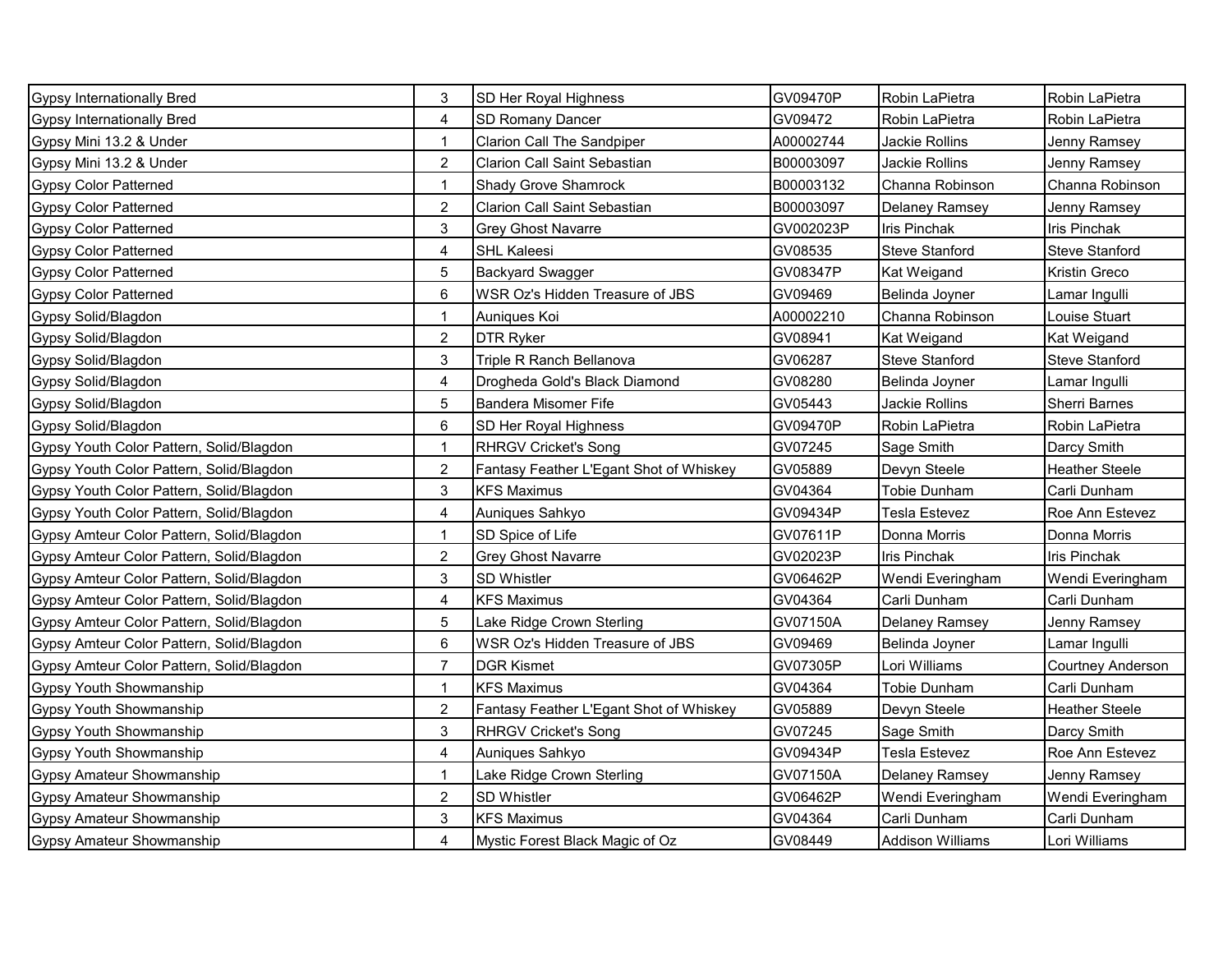| Gypsy Amateur Showmanship               | 5              | <b>DGR Kismet</b>                       | GV07305P | Lori Williams       | Courtney Anderson     |
|-----------------------------------------|----------------|-----------------------------------------|----------|---------------------|-----------------------|
| <b>Gypsy Amateur Showmanship</b>        | 6              | SD Spice of Life                        | GV07611P | Donna Morris        | Donna Morris          |
| Gypsy Dressage Suitability In Hand      | $\mathbf{1}$   | Oz's Bugatti                            | GV06106  | Wendi Everingham    | Wendi Everingham      |
| Gypsy Dressage Suitability In Hand      | $\overline{2}$ | <b>Backyard Swagger</b>                 | GV07690  | Kat Weigand         | Kristin Greco         |
| Gypsy Dressage Suitability In Hand      | 3              | <b>Riverstone Chocolatte</b>            | GV05650  | Jackie Rollins      | Melinda Paret         |
| Gypsy Dressage Suitability In Hand      | 4              | <b>GVM Dazzle</b>                       | GV05501  | <b>Stacey White</b> | Iris Pinchak          |
| Gypsy Dressage Suitability In Hand      | 5              | WSR Oz's Hidden Treasure of JBS         | GV09469  | <b>Holly Pryor</b>  | Lamar Ingulli         |
| Gypsy Dressage Suitability In Hand      | 6              | Deerinwater Safari                      | GV06966  | Sage Smith          | Darcy Smith           |
| Gypsy Green Horse English Pleasure WT   | 1              | <b>Bandera Misomer Maeve</b>            | GV05442  | Jackie Rollins      | Sherri Barnes         |
| Gypsy Green Horse English Pleasure WT   | $\overline{a}$ | SD Spice of Life                        | GV07611P | Jackie Rollins      | Donna Morris          |
| Gypsy Green Horse English Pleasure WT   | 3              | Drogheda Gold's Black Diamond           | GV08280  | <b>Holly Pryor</b>  | Lamar Ingulli         |
| Gypsy Junior Horse English Pleasure WT  | 1              | <b>GVM Dazzle</b>                       | GV05501  | <b>Stacey White</b> | <b>Iris Pinchak</b>   |
| Gypsy Junior Horse English Pleasure WT  | $\overline{2}$ | <b>Riverstone Chocolatte</b>            | GV05650  | Jackie Rollins      | Melinda Paret         |
| Gypsy Junior Horse English Pleasure WT  | 3              | HSF Sapphire's White Knight             | GV06262  | <b>Taylor Hanes</b> | Kathy Edwards         |
| Gypsy Junior Horse English Pleasure WT  | 4              | Drogheda Gold's Black Diamond           | GV08280  | <b>Holly Pryor</b>  | Lamar Ingulli         |
| Gypsy Amateur English Pleasure WT       | 1              | SD Whistler                             | GV06462P | Wendi Everingham    | Wendi Everingham      |
| Gypsy Amateur English Pleasure WT       | $\overline{2}$ | SD Spice of Life                        | GV07611P | Donna Morris        | Donna Morris          |
| Gypsy Amateur English Pleasure WT       | 3              | <b>KFS Maximus</b>                      | GV04364  | Carli Dunham        | Carli Dunham          |
| Gypsy Youth English Pleasure WT         | 1              | <b>KFS Maximus</b>                      | GV04364  | Tobie Dunham        | Carli Dunham          |
| Gypsy Youth English Pleasure WT         | $\overline{c}$ | Fantasy Feather L'Egant Shot of Whiskey | GV05889  | Devyn Steele        | <b>Heather Steele</b> |
| Gypsy Youth English Pleasure WT         | 3              | <b>RHRGV Cricket's Song</b>             | GV07245  | Sage Smith          | Darcy Smith           |
| Gypsy Senior Horse English Pleasure WT  | 1              | SD Spice of Life                        | GV07611P | Jackie Rollins      | Donna Morris          |
| Gypsy Senior Horse English Pleasure WT  | $\overline{c}$ | <b>Backyard Swagger</b>                 | GV08347P | Kat Weigand         | Kristin Greco         |
| Gypsy Senior Horse English Pleasure WT  | 3              | <b>Grey Ghost Navarre</b>               | GV02023P | Iris Pinchak        | <b>Iris Pinchak</b>   |
| Gypsy Senior Horse English Pleasure WT  | 4              | <b>Bandera Trampas</b>                  | GV03718  | Lori Williams       | Lori Williams         |
| Gypsy English Pleasure WT Championship  | $\mathbf{1}$   | <b>GVM Dazzle</b>                       | GV05501  | <b>Stacey White</b> | <b>Iris Pinchak</b>   |
| Gypsy English Pleasure WT Championship  | $\overline{2}$ | <b>Riverstone Chocolatte</b>            | GV05650  | Jackie Rollins      | Melinda Paret         |
| Gypsy Junior Horse English Pleasure WTC | $\mathbf{1}$   | Bandera Midsomer Fife                   | GV05443  | Jackie Rollins      | <b>Sherri Barnes</b>  |
| Gypsy Amateur English Pleasure WTC      | $\mathbf{1}$   | Lake Ridge Crown Sterling               | GV07150A | Delaney Ramsey      | Jenny Ramsey          |
| Gypsy Amateur English Pleasure WTC      | $\overline{c}$ | Oz's Bugatti                            | GV06106  | Wendi Everingham    | Wendi Everingham      |
| Gypsy Amateur English Pleasure WTC      | 3              | Gitt A Hunka Burn N Love                | GV03633  | Pam Hanes           | Rivers Edge Ranch     |
| Gypsy Senior Horse English Pleasure WTC | $\mathbf{1}$   | Dreaming of an Oscar                    | GV06554  | <b>Taylor Hanes</b> | Linda Henry           |
| Gypsy Senior Horse English Pleasure WTC | $\overline{2}$ | <b>WHR Tiny Dancer</b>                  | GV06556  | Kat Weigand         | Kat Weigand           |
| Gypsy English Pleasure WTC Championship |                | Lake Ridge Crown Sterling               | GV07150A | Delaney Ramsey      | Jenny Ramsey          |
| Gypsy English Pleasure WTC Championship | $\overline{2}$ | Oz's Bugatti                            | GV06106  | Wendi Everingham    | Wendi Everingham      |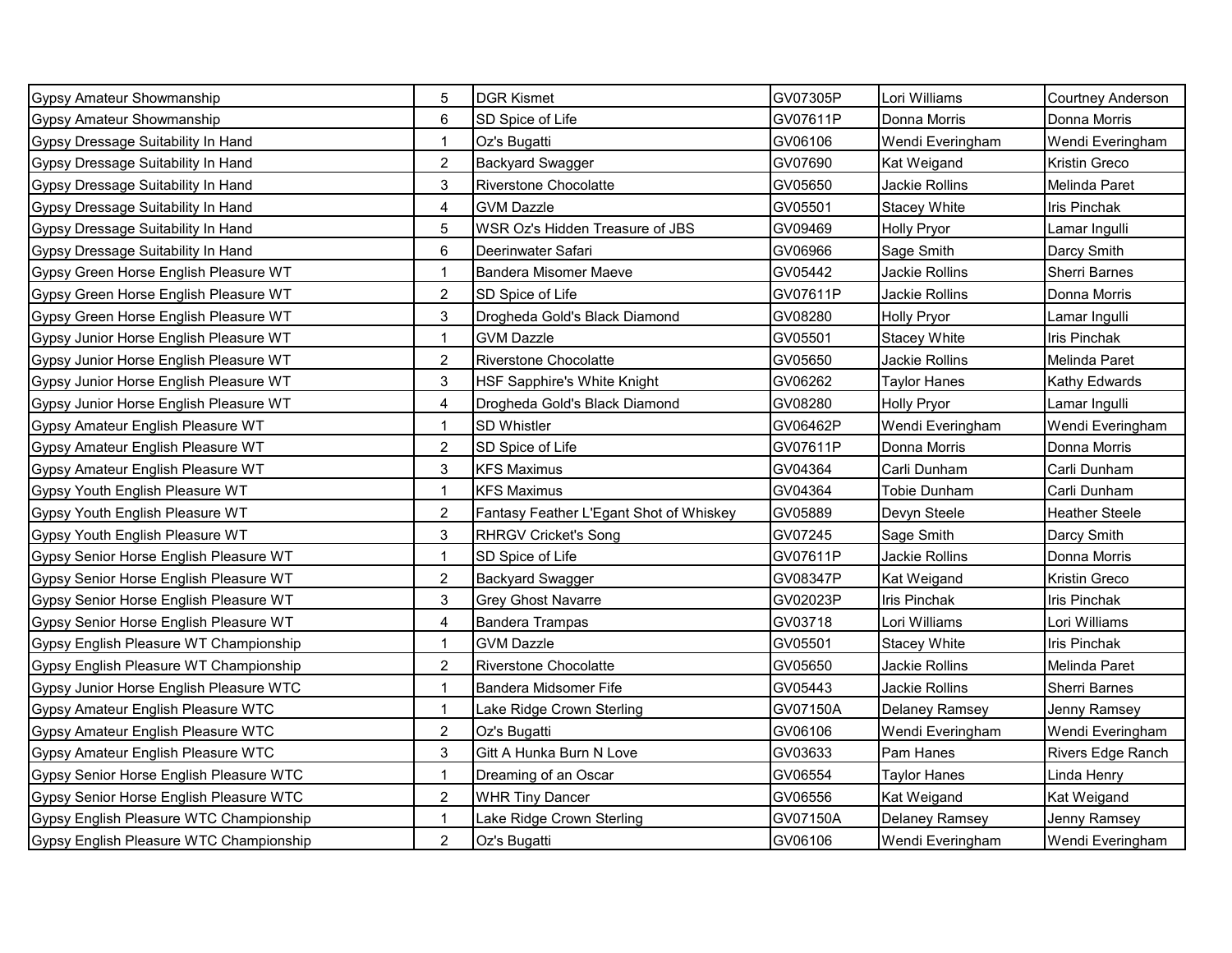| Gypsy Open Hunter Under Saddle WT                   | $\mathbf{1}$   | SD Spice of Life                        | GV07611P  | Jackie Rollins        | Donna Morris          |
|-----------------------------------------------------|----------------|-----------------------------------------|-----------|-----------------------|-----------------------|
| Gypsy Open Hunter Under Saddle WT                   | $\overline{2}$ | <b>Bandera Trampas</b>                  | GV07318   | Lori Williams         | Lori Williams         |
| Gypsy Open Hunter Under Saddle WT                   | 3              | <b>Bandera Midsomer Maeve</b>           | GV05442   | Jackie Rollins        | Sherri Barnes         |
| Gypsy Amateur Hunter Under Saddle WT                | 1              | SD Spice of Life                        | GV07611P  | Donna Morris          | Donna Morris          |
| Gypsy Youth Hunter Under Saddle WT                  | 1              | Fantasy Feather L'Egant Shot of Whiskey | GV05889   | Devyn Steele          | <b>Heather Steele</b> |
| Gypsy Youth Hunter Under Saddle WT                  | $\overline{2}$ | <b>RHRGV Cricket's Song</b>             | GV07245   | Sage Smith            | Darcy Smith           |
| Gyspy Open Hunter Under Saddle WTC                  | 1              | Bandera Midsomer Fife                   | GV05443   | Jackie Rollins        | Sherri Barnes         |
| Gyspy Open Hunter Under Saddle WTC                  | 2              | Dreaming of an Oscar                    | GV06554   | Taylor Hanes          | Linda Henry           |
| Gypsy Amateur Hunter Under Saddle WTC               | 1              | Lake Ridge Crown Sterling               | GV07150A  | Delaney Ramsey        | Jenny Ramsey          |
| Gypsy Amateur English Equitation WT                 | $\mathbf{1}$   | SD Whistler                             | GV06462P  | Wendi Everingham      | Wendi Everingham      |
| Gypsy Amateur English Equitation WT                 | $\overline{a}$ | SD Spice of Life                        | GV07611P  | Donna Morris          | Donna Morris          |
| Gypsy Youth English Equitation WT                   | $\mathbf{1}$   | <b>RHRGV Cricket's Song</b>             | GV07245   | Sage Smith            | Darcy Smith           |
| Gypsy Youth English Equitation WT                   | $\overline{2}$ | Fantasy Feather L'Egant Shot of Whiskey | GV05889   | Devyn Steele          | <b>Heather Steele</b> |
| Gypsy Amateur English Equitation WTC                | 1              | Oz's Bugatti                            | GV06106   | Wendi Everingham      | Wendi Everingham      |
| Gypsy Amateur English Equitation WTC                | 2              | Lake Ridge Crown Sterling               | GV07150A  | <b>Delaney Ramsey</b> | Jenny Ramsey          |
| Gypsy Open Dressage Suitability Under Saddle WT     | 1              | <b>GVM Dazzle</b>                       | GV05501   | <b>Stacey White</b>   | Iris Pinchak          |
| Gypsy Open Dressage Suitability Under Saddle WT     | $\overline{2}$ | <b>Riverstone Chocolatte</b>            | GV05650   | Jackie Rollins        | Melinda Paret         |
| Gypsy Open Dressage Suitability Under Saddle WT     | 3              | <b>Backyard Swagger</b>                 | GV08347P  | Kat Weigand           | Kristin Greco         |
| Gypsy Open Dressage Suitability Under Saddle WT     | 4              | <b>Bandera Trampas</b>                  | GV03718   | Lori Williams         | Lori Williams         |
| Gypsy Amateur Dressage Suitability Under Saddle WT  |                | <b>SD Whistler</b>                      | GV06462P  | Wendi Everingham      | Wendi Everingham      |
| Gypsy Amateur Dressage Suitability Under Saddle WT  | $\overline{c}$ | <b>Bandera Trampas</b>                  | GV03718   | Lori Williams         | Lori Williams         |
| Gypsy Youth Dressage Suitability Under Saddle WT    |                | Fantasy Feather L'Egant Shot of Whiskey | GV05889   | Devyn Steele          | <b>Heather Steele</b> |
| Gypsy Youth Dressage Suitability Under Saddle WT    | $\overline{c}$ | <b>RHRGV Cricket's Song</b>             | GV07245   | Sage Smith            | Darcy Smith           |
| Gyspy Amateur Dressage Suitability Under Saddle WTC | $\mathbf 1$    | Oz's Bugatti                            | GV06106   | Wendi Everingham      | Wendi Everingham      |
| Gyspy Amateur Dressage Suitability Under Saddle WTC | $\overline{a}$ | Lake Ridge Crown Sterling               | GV07150A  | <b>Delaney Ramsey</b> | Jenny Ramsey          |
| <b>Gypsy Liberty</b>                                | $\mathbf{1}$   | <b>WHR Tiny Dancer</b>                  | GV06556   | Kat Weigand           | Kat Weigand           |
| <b>Gypsy Liberty</b>                                | $\overline{2}$ | <b>DTR Ryker</b>                        | GV08941   | Kat Weigand           | Kat Weigand           |
| <b>Gypsy Liberty</b>                                | 3              | HSF Sapphire's White Knight             | GV06262   | <b>Taylor Hanes</b>   | Kathy Edwards         |
| <b>Gypsy Liberty</b>                                | 4              | Fantasy Feather L'Egant Shot of Whiskey | GV05889   | Devyn Steele          | <b>Heather Steele</b> |
| <b>Gypsy Liberty</b>                                | 5              | Deerinwater Breeze                      | GV07690   | <b>Holly Pryor</b>    | <b>Holly Pryor</b>    |
| <b>Gypsy Liberty</b>                                | 6              | Deerinwater Safari                      | GV06966   | Sage Smith            | Darcy Smith           |
| Gypsy Junior Horse Trail In Hand                    | $\mathbf{1}$   | Deerinwater Breeze                      | GV07690   | <b>Holly Pryor</b>    | <b>Holly Pryor</b>    |
| Gypsy Junior Horse Trail In Hand                    | $\overline{2}$ | <b>Clarion Call Saint Sebastian</b>     | B00003097 | Delaney Ramsey        | Jenny Ramsey          |
| Gypsy Junior Horse Trail In Hand                    | 3              | Oz's Bugatti                            | GV06106   | Wendi Everingham      | Wendi Everingham      |
| Gypsy Junior Horse Trail In Hand                    | 4              | Drogheda Gold's Black Diamond           | GV08280   | <b>Holly Pryor</b>    | Lamar Ingulli         |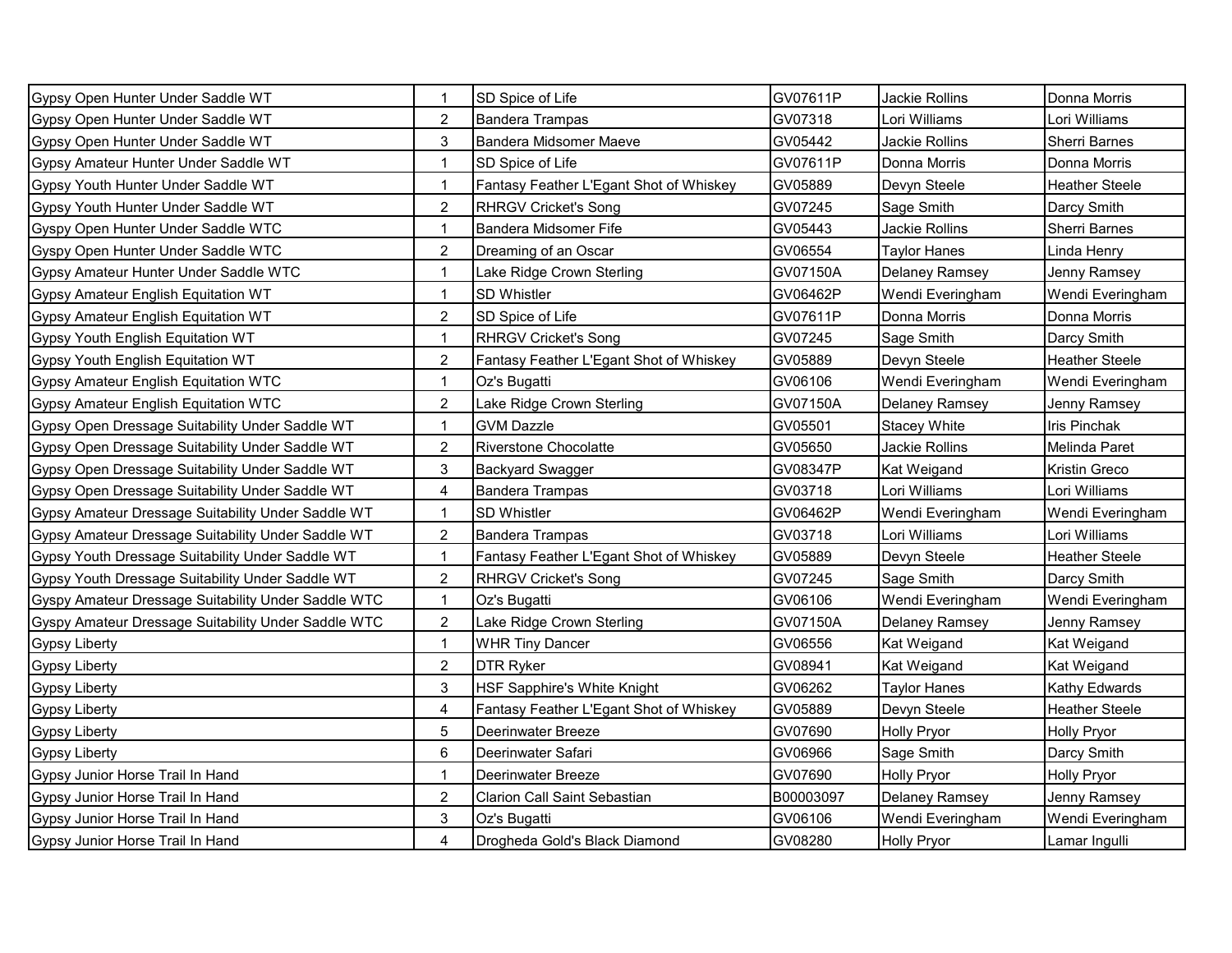| Gypsy Junior Horse Trail In Hand         | 5              | WSR Oz's Hidden Treasure of JBS         | GV09469   | <b>Holly Pryor</b>      | Lamar Inqulli         |
|------------------------------------------|----------------|-----------------------------------------|-----------|-------------------------|-----------------------|
| Gypsy Junior Horse Trail In Hand         | 6              | Auniques Koi                            | A00002210 | Channa Robinson         | Channa Robinson       |
| Gyspy Amateur Trail in Hand              | $\mathbf{1}$   | Lake Ridge Crown Sterling               | GV07150A  | <b>Delaney Ramsey</b>   | Jenny Ramsey          |
| Gyspy Amateur Trail in Hand              | $\overline{2}$ | <b>SD Whistler</b>                      | GV06462P  | Wendi Everingham        | Wendi Everingham      |
| Gyspy Amateur Trail in Hand              | 3              | <b>Clarion Call Saint Sebastian</b>     | B00003097 | Delaney Ramsey          | Jenny Ramsey          |
| Gyspy Amateur Trail in Hand              | 4              | Mystic Forest Black Magic of Oz         | GV083449  | <b>Addison Williams</b> | Lori Williams         |
| Gyspy Amateur Trail in Hand              | 5              | Oz's Bugatti                            | GV06106   | Wendi Everingham        | Wendi Everingham      |
| Gyspy Amateur Trail in Hand              | 6              | Gitt A Hunka Burn N Love                | GV03633   | Pam Hanes               | Rivers Edge Ranch     |
| Gypsy Youth Trail in Hand 10-17 yrs old  | 1              | Deerinwater Safari                      | GV06966   | Sage Smith              | Darcy Smith           |
| Gypsy Youth Trail in Hand 10-17 yrs old  | $\overline{2}$ | <b>RHRGV Cricket's Song</b>             | GV07245   | Sage Smith              | Darcy Smith           |
| Gypsy Youth Trail in Hand 10-17 yrs old  | 3              | Fantasy Feather L'Egant Shot of Whiskey | GV05889   | Devyn Steele            | <b>Heather Steele</b> |
| Gypsy Senior Horse Trail In Hand         | $\mathbf 1$    | Lake Ridge Crown Sterling               | GV07150A  | <b>Delaney Ramsey</b>   | Jenny Ramsey          |
| Gypsy Senior Horse Trail In Hand         | $\overline{2}$ | SD Whistler                             | GV06462P  | Wendi Everingham        | Wendi Everingham      |
| Gypsy Senior Horse Trail In Hand         | 3              | Gitt A Hunka Burn N Love                | GV03633   | Pam Hanes               | Rivers Edge Ranch     |
| Gypsy Senior Horse Trail In Hand         | 4              | <b>Bandera Trampas</b>                  | GV03718   | Lori Williams           | Lori Williams         |
| Gypsy Senior Horse Trail In Hand         | 5              | Dreaming of an Oscar                    | GV06554   | Taylor Hanes            | Linda Henry           |
| Gypsy Junior Horse Trail Under Saddle WJ | 1              | Auniques Koi                            | A00002210 | Channa Robinson         | Louise Stuart         |
| Gypsy Junior Horse Trail Under Saddle WJ | $\overline{a}$ | <b>Riverstone Chocolatte</b>            | GV05650   | Jackie Rollins          | Melinda Paret         |
| Gypsy Junior Horse Trail Under Saddle WJ | 3              | Drogheda Gold's Black Diamond           | GV08280   | <b>Holly Pryor</b>      | Lamar Ingulli         |
| Gypsy Amateur Trail Under Saddle WJ      | 1              | <b>Bandera Trampas</b>                  | GV03718   | <b>Addison Williams</b> | Lori Williams         |
| Gypsy Amateur Trail Under Saddle WJ      | $\overline{2}$ | <b>SD Whistler</b>                      | GV06462P  | Wendi Everingham        | Wendi Everingham      |
| Gyspy Youth Trail Under Saddle WJ        | 1              | <b>RHRGV Cricket's Song</b>             | GV07245   | Sage Smith              | Darcy Smith           |
| Gyspy Youth Trail Under Saddle WJ        | 2              | Fantasy Feather L'Egant Shot of Whiskey | GV05889   | Devyn Steele            | <b>Heather Steele</b> |
| Gyspy Senior Horse Trail Under Saddle WJ | $\mathbf 1$    | <b>Bandera Trampas</b>                  | GV03718   | Lori Williams           | Lori Williams         |
| Gyspy Senior Horse Trail Under Saddle WJ | $\overline{2}$ | <b>Backyard Swagger</b>                 | GV08347P  | Kat Weigand             | Kat Weigand           |
| Gypsy Open Trail Under Saddle WJL        | $\mathbf{1}$   | Lake Ridge Crown Sterling               | GV07150A  | <b>Delaney Ramsey</b>   | Jenny Ramsey          |
| Gypsy Open Trail Under Saddle WJL        | $\overline{2}$ | Gitt A Hunka Burn N Love                | GV03633   | Pam Hanes               | Rivers Edge Ranch     |
| Gypsy Open Trail Under Saddle WJL        | 3              | Dreaming of an Oscar                    | GV06554   | Taylor Hanes            | Linda Henry           |
| Gypsy Open Trail Under Saddle WJL        | 4              | <b>WHR Tiny Dancer</b>                  | GV06556   | Kat Weigand             | Kat Weigand           |
| Gypsy Open Trail Under Saddle WJL        | 5              | Oz's Bugatti                            | GV06106   | Wendi Everingham        | Wendi Everingham      |
| Gyspy Amateur Trail Under Saddle WJL     | 1              | Lake Ridge Crown Sterling               | GV07150A  | <b>Delaney Ramsey</b>   | Jenny Ramsey          |
| Gyspy Amateur Trail Under Saddle WJL     | $\overline{c}$ | Oz's Bugatti                            | GV06106   | Wendi Everingham        | Wendi Everingham      |
| Gyspy Amateur Trail Under Saddle WJL     | 3              | Gitt A Hunka Burn N Love                | GV03633   | Pam Hanes               | Rivers Edge Ranch     |
| Gypsy Green Horse Western Pleasure WJ    |                | Drogheda Gold's Black Diamond           | GV08280   | <b>Holly Pryor</b>      | Lamar Ingulli         |
| Gypsy Green Horse Western Pleasure WJ    | $\overline{2}$ | Bandera Midsomer Maeve                  | GV05442   | Jackie Rollins          | Sherri Barnes         |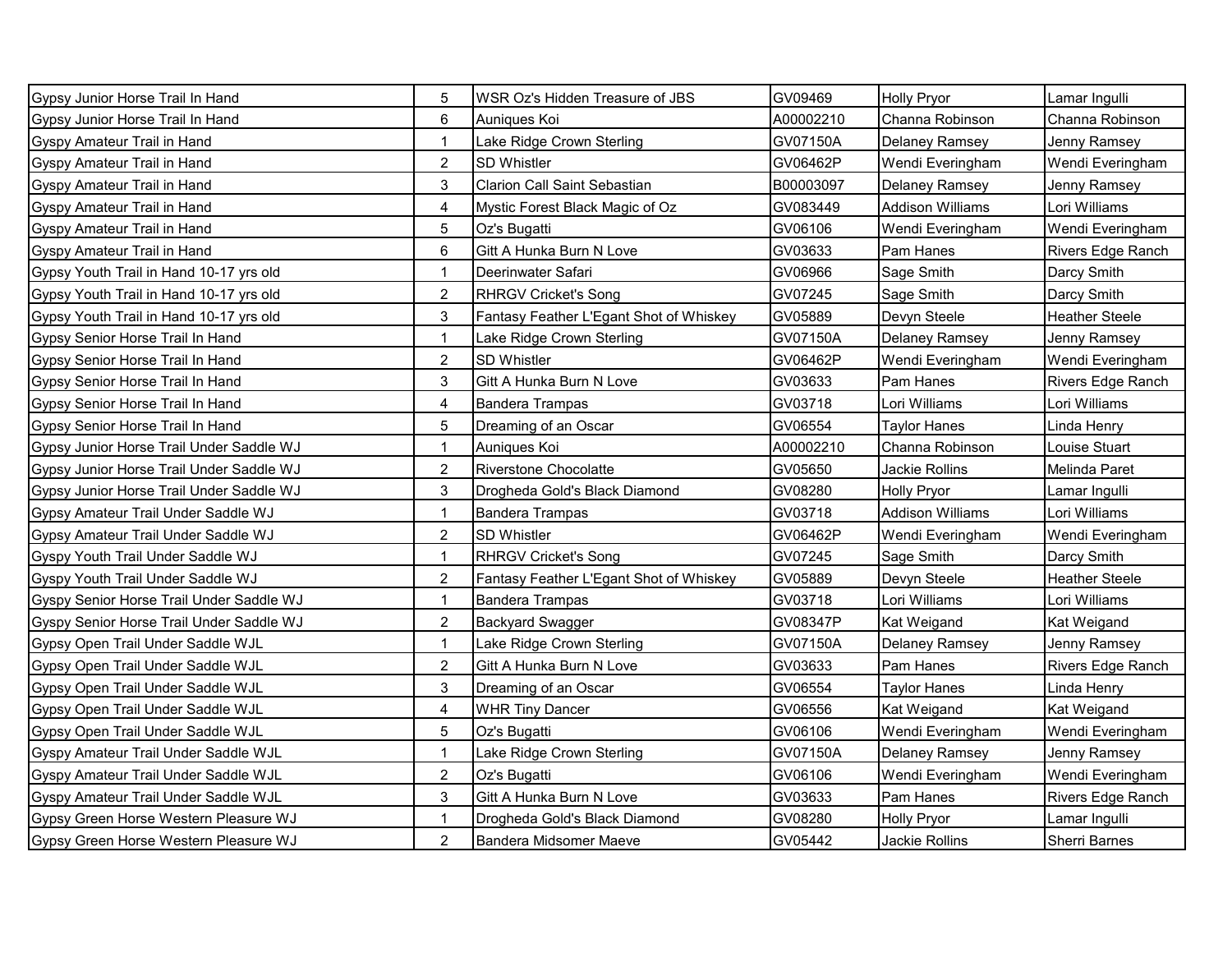| Gypsy Green Horse Western Pleasure WJ     | 3              | IGH Just Another Knockout               | GV07191   | <b>Steve Stanford</b> | Steve Stanford        |
|-------------------------------------------|----------------|-----------------------------------------|-----------|-----------------------|-----------------------|
| Gypsy Green Horse Western Pleasure WJ     | 4              | Auniques Koi                            | A00002210 | Channa Robinson       | Louise Stuart         |
| Gyspy Junior Horse Western Pleasure WJ    | $\mathbf{1}$   | <b>Riverstone Chocolatte</b>            | GV05650   | Jackie Rollins        | Melinda Paret         |
| Gyspy Junior Horse Western Pleasure WJ    | $\overline{2}$ | IGH Just Another Knockout               | GV07191   | <b>Steve Stanford</b> | <b>Steve Stanford</b> |
| Gyspy Junior Horse Western Pleasure WJ    | 3              | Drogheda Gold's Black Diamond           | GV08280   | <b>Holly Pryor</b>    | Lamar Ingulli         |
| Gyspy Junior Horse Western Pleasure WJ    | 4              | Bandera Midsomer Maeve                  | GV05442   | Jackie Rollins        | Sherri Barnes         |
| Gyspy Junior Horse Western Pleasure WJ    | 5              | Auniques Koi                            | A00002210 | Channa Robinson       | Louise Stuart         |
| Gyspy Junior Horse Western Pleasure WJ    | 1              | <b>Bandera Trampas</b>                  | GV03718   | Addison Williams      | ∟ori Williams         |
| Gyspy Junior Horse Western Pleasure WJ    | 2              | Dreaming of an Oscar                    | GV06554   | <b>Mindy Davis</b>    | Linda Henry           |
| Gyspy Junior Horse Western Pleasure WJ    | 3              | <b>KFS Maximus</b>                      | GV04363   | Carli Dunham          | Carli Dunham          |
| Gyspy Junior Horse Western Pleasure WJ    | $\overline{4}$ | <b>Grey Ghost Navarre</b>               | GV02023P  | <b>Iris Pinchak</b>   | <b>Iris Pinchak</b>   |
| Gyspy Junior Horse Western Pleasure WJ    | 5              | SD Whistler                             | GV06462P  | Wendi Everingham      | Wendi Everingham      |
| Gyspy Junior Horse Western Pleasure WJ    | 6              | <b>Blue Moon</b>                        | B00001819 | Devon Harrison        | Devon Harrison        |
| Gypsy Youth Western Pleasure WJ           | 1              | <b>KFS Maximus</b>                      | GV04363   | Tobie Dunham          | Tobie Dunham          |
| Gypsy Youth Western Pleasure WJ           | $\overline{a}$ | <b>RHRGV Cricket's Song</b>             | GV07254   | Sage Smith            | Darcy Smith           |
| Gypsy Youth Western Pleasure WJ           | 3              | Fantasy Feather L'Egant Shot of Whiskey | GV05889   | Devyn Steele          | Heather Steele        |
| Gypsy Senior Horse Western Pleasure WJ    | 1              | <b>Bandera Trampas</b>                  | GV03718   | Lori Williams         | Lori Williams         |
| Gypsy Senior Horse Western Pleasure WJ    | $\overline{a}$ | <b>Backyard Swagger</b>                 | GV08347P  | Kat Weigand           | Kat Weigand           |
| Gypsy Senior Horse Western Pleasure WJ    | 3              | Grey Ghost Navarre                      | GV02023P  | <b>Iris Pinchak</b>   | Iris Pinchak          |
| Gypsy Senior Horse Western Pleasure WJ    | 4              | <b>Blue Moon</b>                        | B00001819 | Devon Harrison        | Devon Harrison        |
| Gypsy Western Pleasure WJ Championship    | 1              | <b>KFS Maximus</b>                      | GV04363   | Tobie Dunham          | Carli Dunham          |
| Gypsy Western Pleasure WJ Championship    | $\overline{c}$ | Dreaming of an Oscar                    | GV06554   | Taylor Hanes          | Linda Henry           |
| Gypsy Open Ranch Rail Pleasure Riding WJ  | 1              | Auniques Koi                            | A00002210 | Channa Robinson       | Louise Stuart         |
| Gypsy Junior Horse Western Pleasure WJL   | $\mathbf{1}$   | Bandera Midsomer Fife                   | GV05443   | Jackie Rollins        | Sherri Barnes         |
| Gypsy Amateur Western Pleasure WJL        | $\mathbf{1}$   | Lake Ridge Crown Sterling               | GV07150A  | <b>Delaney Ramsey</b> | Jenny Ramsey          |
| Gypsy Amateur Western Pleasure WJL        | $\overline{2}$ | Gitt A Hunka Burn N Love                | GV03633   | Pam Hanes             | Rivers Edge Ranch     |
| Gypsy Amateur Western Pleasure WJL        | 3              | Oz's Bugatti                            | GV06106   | Wendi Everingham      | Wendi Everingham      |
| Gypsy Senior Horse Western Pleasure WJL   | $\mathbf{1}$   | Dreaming of an Oscar                    | GV06554   | <b>Taylor Hanes</b>   | Linda Henry           |
| Gypsy Senior Horse Western Pleasure WJL   | $\overline{2}$ | <b>WHR Tiny Dancer</b>                  | GV06556   | Kat Weigand           | Kat Weigand           |
| Gypsy Senior Horse Western Pleasure WJL   | 3              | Gitt A Hunka Burn N Love                | GV03633   | Pam Hanes             | Rivers Edge Ranch     |
| Gypsy Senior Horse Western Pleasure WJL   | 4              | Lake Ridge Crown Sterling               | GV07150A  | Delaney Ramsey        | Jenny Ramsey          |
| Gypsy Western Pleasure WJL Championship   | $\mathbf{1}$   | Dreaming of an Oscar                    | GV06554   | Taylor Hanes          | Linda Henry           |
| Gypsy Western Pleasure WJL Championship   | $\overline{a}$ | Lake Ridge Crown Sterling               | GV07150A  | Delaney Ramsey        | Jenny Ramsey          |
| Gypsy Open Ranch Rail Pleasure Riding WJL | $\mathbf{1}$   | Dreaming of an Oscar                    | GV006554  | Taylor Hanes          | Linda Henry           |
| Gypsy Amateur Western Equitation WJ       | $\mathbf{1}$   | SD Whistler                             | GV06462P  | Wendi Everingham      | Wendi Everingham      |